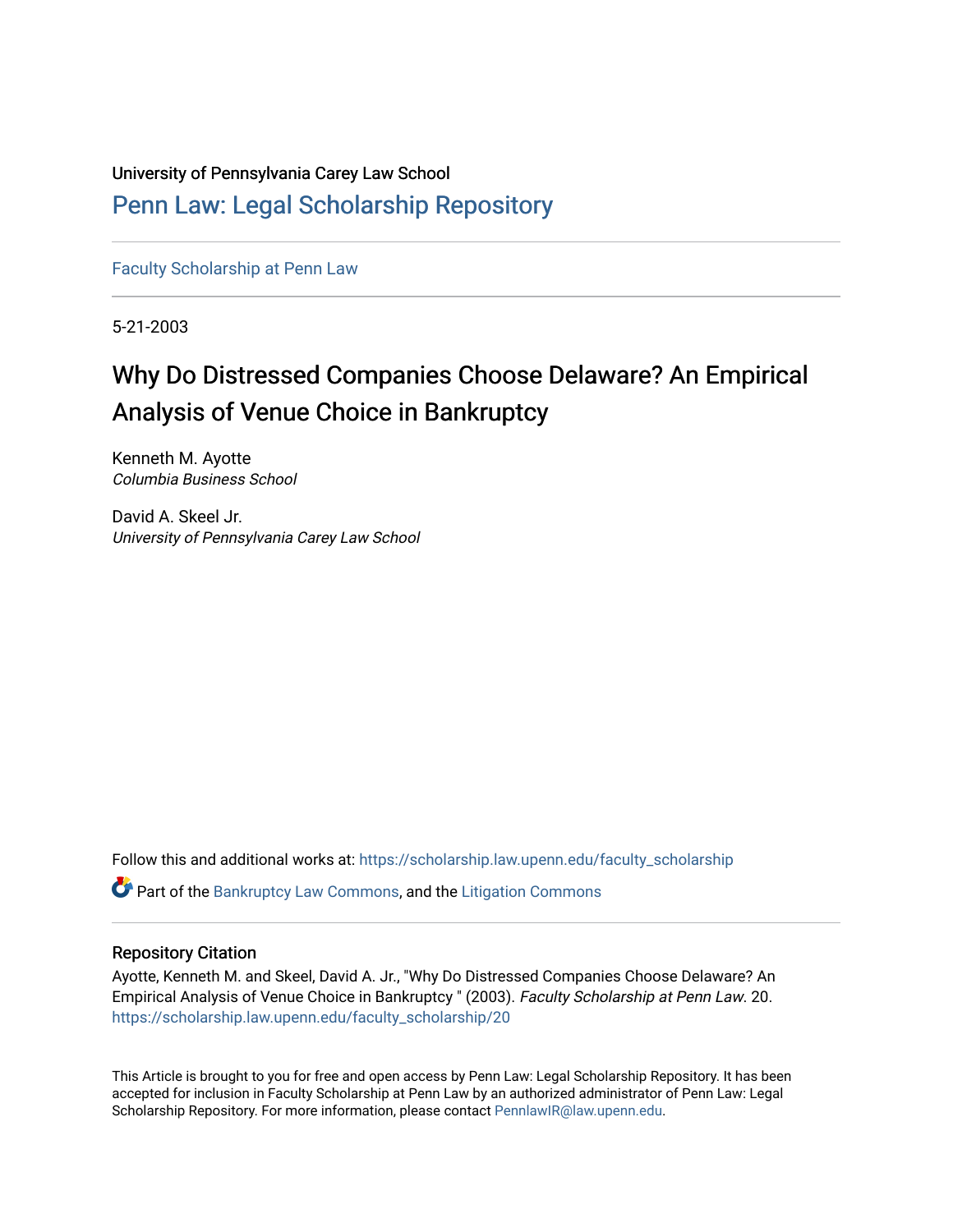# Why Do Distressed Companies Choose Delaware?  $An$ Empirical Analysis of Venue Choice in Bankruptcy

Kenneth M. Ayotte and David A. Skeel, Jr.\*

May 21, 2003

### Abstract

We analyze a sample of large Chapter 11 cases to determine which factors motivate the choice of filing in one court over another when a choice is available. We focus in particular on the Delaware court, which became the most popular venue for large corporations in the 1990s. We find no evidence of agency problems governing the venue choice or affecting the outcome of the bankruptcy process. Instead, firm characteristics and court characteristics, particularly a court's level of experience, are the most important factors. We find that court experience manifests itself in both a greater ability to reorganize marginal firms and in reorganizing such firms faster. Delaware is similar to other high-experience courts in terms of the likelihood of reorganization controlling for firm characteristics, but is a standout in terms of speed. We estimate that a Delaware bankruptcy requires approximately 40% less time to complete than an equivalent case in another court.

<sup>\*</sup>Columbia Business School and University of Pennsylvania Law School, respectively. We would like to thank Patrick Bolton, Laurie Hodrick, Ed Morrison, David Skeie, Randall S. Thomas and seminar participants at the American Law and Economics Association, Columbia Law School, and Columbia Business School Finance Lunch for helpful discussions and comments.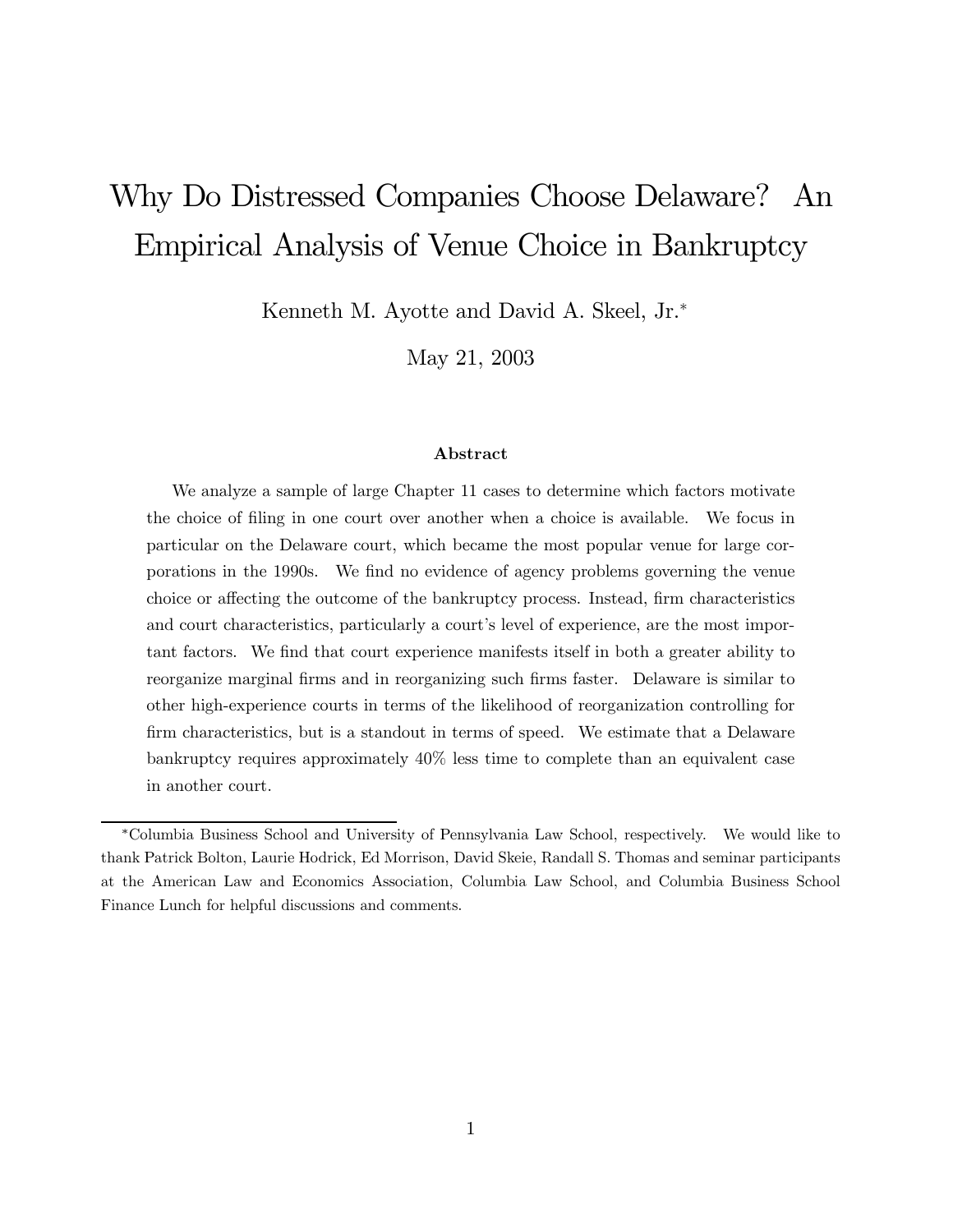### 1 Introduction

When publicly held corporations file for bankruptcy in the United States, they often have a range of choices as to where to file their bankruptcy petition. In recent years, increasing numbers of corporate debtors have used this flexibility to engage in "venue shopping" – that is, they have considered the benefits of particular bankruptcy courts, rather than invariably filing for bankruptcy in the court closest to the debtor's principal operations. A disproportionate percentage of corporate debtors took their bankruptcy cases to Delaware in the 1990s, a development that has led to vigorous debate among both academics and bankruptcy professionals, as well as a legislative proposal that would have eliminated a venue option for many corporations.

In this paper, we analyze a sample of Chapter 11 cases in the 1990s to determine why corporate debtors choose to file in one court rather than another when a choice is available. We then consider the ways in which the choice of court can affect the outcome of a bankruptcy case. Since the Delaware court was the "venue of choice" during this period, the analysis will focus mainly on the choice of filing in Delaware versus the nearest home court as a window into these broader questions. While the results shed light on the debate over the relative efficiency of the Delaware court in particular, we believe they also reflect upon larger issues concerning the nature of competition among states for corporate business in contexts outside of bankruptcy.

The key issue at hand is whether court competition for bankruptcy cases creates a "race" to the top" or a "race to the bottom." The benefits of state-level competition has been cited both for its ability to create a menu of options, and for the pure efficiency gains normally associated with competition (Romano (1998)). On the other hand, agency problems within the firm might generate competition toward services that are most favorable to those making the venue choice (managers and their bankruptcy attorneys) rather than firm value as a whole. In the bankruptcy setting, courts might compete for cases by offering a procedure that favors management. Judges in a particular court, for example, can develop a reputation for generously extending management's exclusivity period to file a reorganization plan. By giving additional bargaining power to management and equity holders through the ability to delay, the court can skew the eventual distribution of claims toward a larger deviation from absolute priority, or allow the firm to emerge as a going-concern when creditors would prefer to liquidate.

We test for this behavior by gathering data on the management of firms that file for Chapter 11, to test whether variables associated with greater CEO influence (equity share,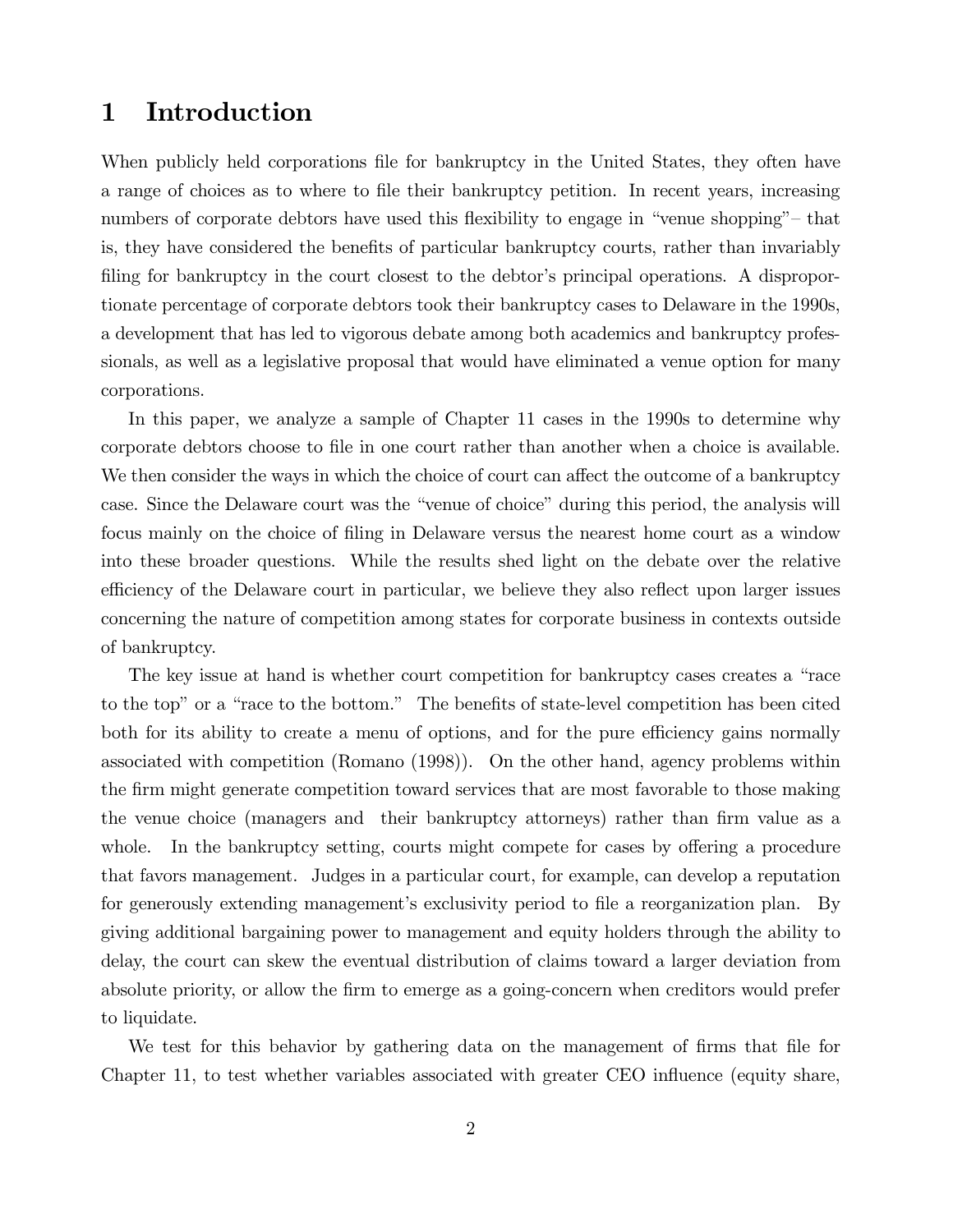compensation, tenure) are able to predict a tendency to seek or avoid Delaware when a choice was available. We also test to see if these characteristics influence the outcome of the case. On this dimension, we find no evidence that managerial characteristics drive venue choice in bankruptcy, or have noticeable effects on the outcome. We also find no evidence suggesting courts gained business by allowing more liberal deviations from absolute priority. While these are not the only possible forms of a "race to the bottom" in bankruptcy court competition, our results suggest that this does not take place through courts offering friendly procedures to management or the equity holders they represent.

Instead, the Delaware court emerges as an important option for firms that stand to gain the most from its expertise in handling large bankruptcy cases. We find that firms headquartered in states whose courts have less case expertise are the most likely to incur the costs of filing in Wilmington. In this sense, Delaware provides an available "default" venue when the home venue is inadequately experienced. We find, however, that this alternative venue is not equally accessible by all firms: a greater distance from Delaware makes a firm less inclined to file there, and this distance cost is particularly large for the smaller firms in our sample.

We examine three possible ways that the choice of venue can matter: the eventual outcome (whether the firm is liquidated, sold, or reorganized), deviations from priority (measured by the likelihood that equity receives a valuable claim) and the length of time spent in bankruptcy for firms that reorganize. On the outcome and time dimensions, large differences exist between experienced and inexperienced courts. We find that cases in courts with belowmedian experience are significantly less likely to result in reorganization, controlling for the firm's observable characteristics. These less experienced courts are also slower to process the firms that eventually emerge as going-concerns. While less-experienced courts appear slightly more likely to allow deviations from absolute priority, the differences are not statistically significant.

The Delaware court appears similar to its high-experience peer courts in terms of the firms it reorganizes, but it is an outlier in terms of speed. Controlling for other characteristics, our estimates indicate that Delaware cases are over 200 days faster than an equivalent case filed in another court. These differences persist when we use bivariate probit and instrumental variables methods to correct for the endogeneity of the Delaware venue choice with respect to bankruptcy outcomes. Throughout our analysis, the number of employees in a firm has a strong explanatory power in both the filing decision and the length of time spent in Chapter High-employee firms, even when controlling for book value and sales, are more likely 11. to file in Delaware, and it is these firms that take the longest to reorganize. We posit that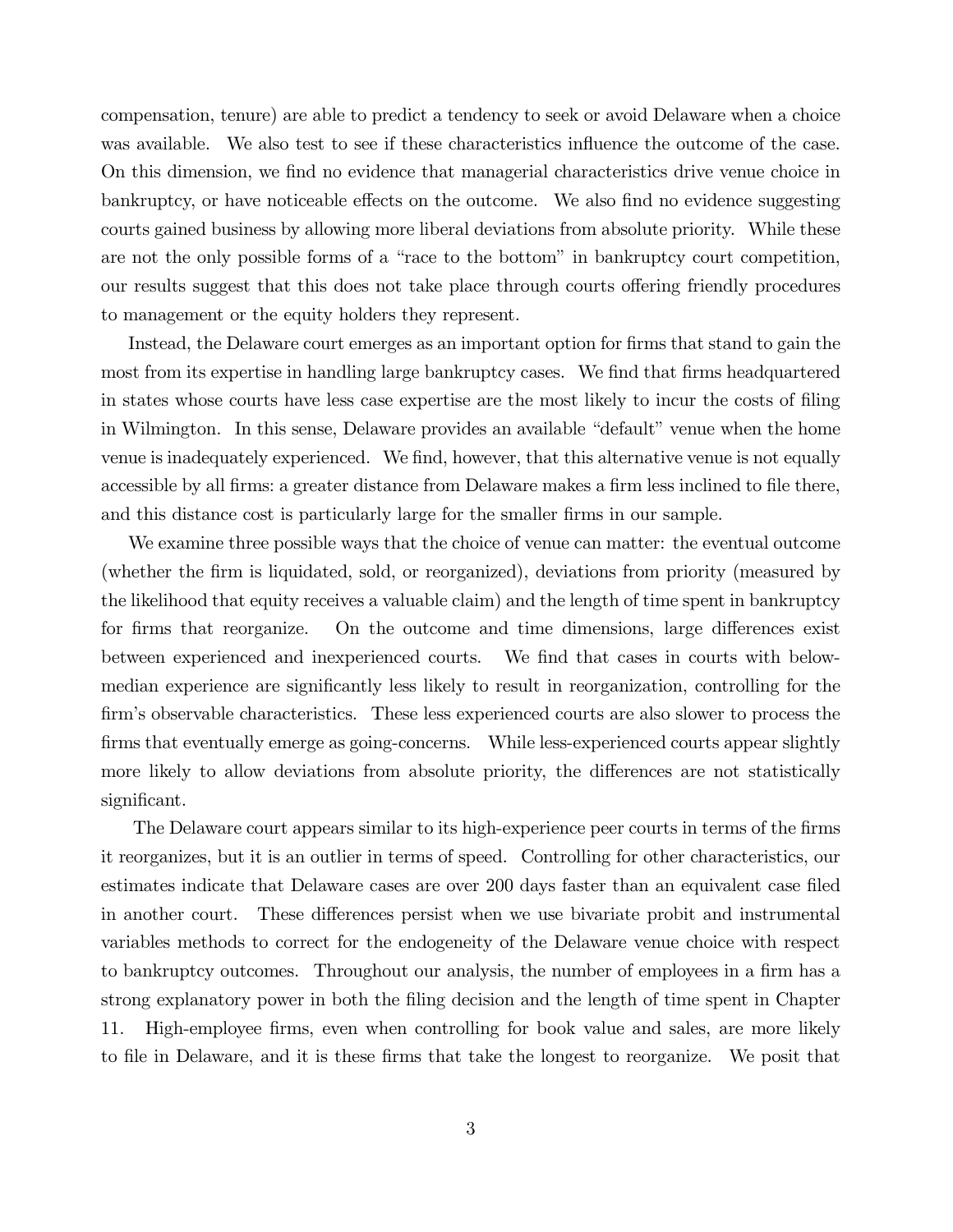employees, rather than book value or leverage, may be an empirical proxy for the complexity of a bankruptcy case.

### $\overline{2}$ **Background and Related Literature**

When a corporation decides to file for bankruptcy, its choice of possible filing locations is determined by bankruptcy's venue provision. Under this provision, corporate debtors can file for bankruptcy in any of four locations: the district where the corporation is domiciled, the district where the debtor has its principal place of business, the district where its principal assets are located, or any district where an affiliate of the debtor has already filed for bankruptcy. The first three alternatives cover all of the obvious possible filing locations; and the last alternative dramatically expands these choices, since it gives the corporation the right to select any district where any one of its subsidiaries can file for bankruptcy.

It has always been clear that differences among bankruptcy districts-whose judges may have very different approaches and levels of expertise can have a significant effect on the outcome of a case. Recognizing this, corporate debtors began in the 1980s to make use of the flexibility of the bankruptcy venue provision, and to carefully select the district where they filed their bankruptcy case. Throughout the 1980s, a disproportionate percentage of the largest corporate debtors gravitated toward a single district: the Southern District of New York. For nearly a decade, New York served as the principal bankruptcy court for the nation's most prominent Chapter 11 cases.

In 1990, this pattern suddenly changed. When Continental Airlines encountered financial distress, it chose to file in Delaware, its state of incorporation. Delaware had a single judge whose manageable court docket enabled her to handle bankruptcy matters quickly; and the state of Delaware was already well known for its corporate culture. Following Continental's successful reorganization in Delaware, these attributes attracted an increasing number of large bankruptcy debtors to Delaware. By 1996, Delaware had completely displaced New York as the bankruptcy district of choice for large corporate debtors. During the second half of the 1990s, Delaware's bankruptcy courts achieved nearly as dominant a role in corporate bankruptcy as Delaware's state legislature and courts enjoy in corporation law generally.

This dominance created a great deal of controversy. In 1997, the final report of the National Bankruptcy Review Commission included a recommendation that Congress remove state of incorporation as a venue option, a recommendation that was designed to preclude large corporate debtors from filing for bankruptcy in Delaware. A bankruptcy bill introduced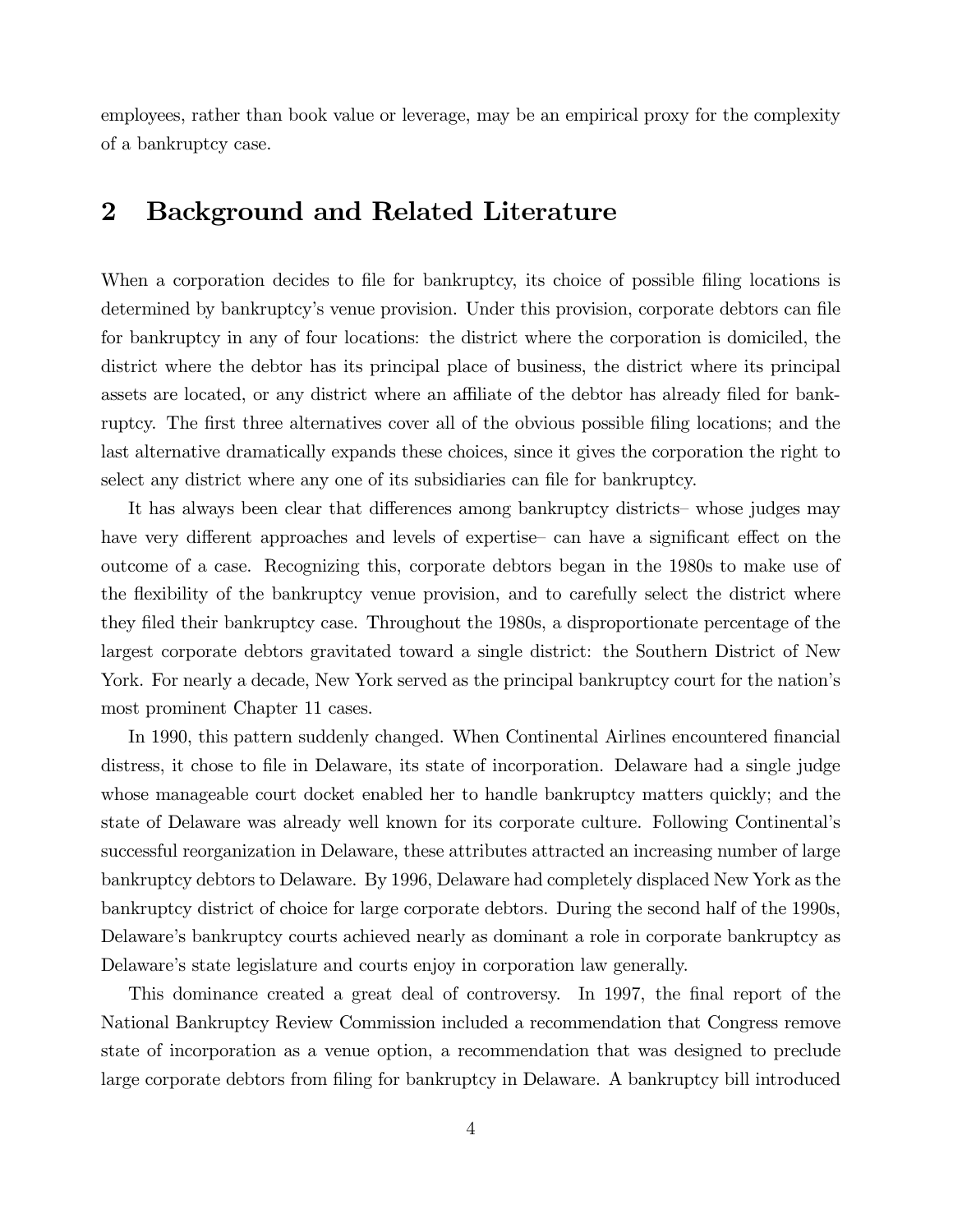in Congress in 1998 contained a similar restriction, but it has never been enacted. During this same time frame, Delaware's district court further roiled the waters by taking control of the assignment of Delaware's bankruptcy cases from the bankruptcy court, and directing some of the cases to Delaware's district court judges. The district court's action was ostensibly taken in order to help relieve the bankruptcy court's busy caseload, but many observers attributed it to the controversy about Delaware's role as bankruptcy venue of choice.

These patterns of venue shopping in bankruptcy have fueled a debate in the legal academic literature – a debate that mirrors in significant respects the controversy over Delaware's long-standing role as the nation's most important state of incorporation for publicly held corporations. One view, advanced in Skeel (1998, 2000, 2001), acknowledges that Delaware's bankruptcy courts are limited in important respects by the fact that bankruptcy is regulated by Congress rather than the states, but concludes that Delaware's corporate culture and the importance of bankruptcy to local interests ensure that its bankruptcy judges will serve as effective overseers of the nation's most important bankruptcy cases. The factors that seem to make Delaware attractive include the court's speed and administrative efficiency, and the expertise of its bankruptcy judges.

In contrast, a series of papers by LoPucki and coauthors (Eisenberg & LoPucki  $(1998)$ ; LoPucki & Kalin (2001); LoPucki & Doherty (2002)) contend that efforts to attract cases have created a "race to the bottom." Since judges have an incentive to cater to the parties- such as managers or bankruptcy lawyers- who make the filing decision, these works suggest that Delaware's judges may be too lax in scrutinizing reorganization proposals. Empirical results in these studies focus on the post-bankruptcy performance of Delaware and New York cases compared to other venues, finding that firms filing in these more popular venues were more likely to revisit Chapter 11.

A third, intermediate view (Rasmussen & Thomas (2001)) distinguishes between prepackaged bankruptcy cases that is, corporate reorganizations that are negotiated and voted on before the debtor ever files for bankruptcy– and traditional bankruptcy cases. Because prepacks are agreed to in advance by all of the relevant parties, the parties are likely to choose the most efficient district when they file their cases. With traditional reorganizations, agency issues between managers and claimholders are more prevalent.

This paper considers the significance of corporate debtors' venue choice from a somewhat different perspective than previous empirical work on this subject. We attempt to determine the motives underlying venue choice, and the way the choice of courts can affect the outcome of a case along three dimensions: use of assets (reorganization or liquidation), deviation from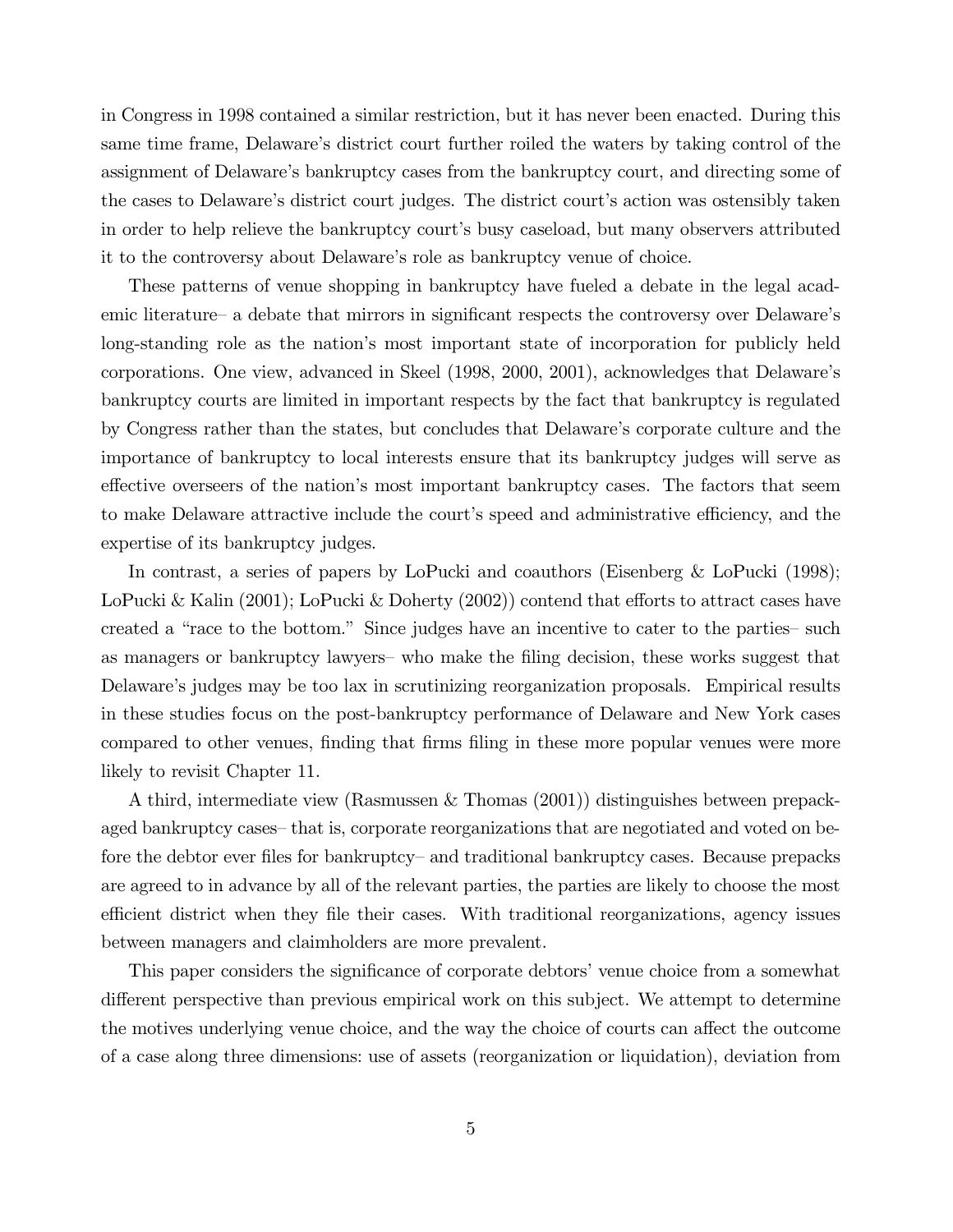priority, and time spent in bankruptcy.<sup>1</sup> Unlike factors related to post-bankruptcy performance (as examined in LoPucki and Doherty  $(2002)$ ) we believe these are measures over which the court has a very direct influence, and might directly influence venue choice as a result. We also depart from previous studies by generating a numerical proxy for court experience that drives many of the underlying results. In this respect, the results suggest a fundamental cause for differences among courts that can extend to other contexts.

### 3 Data Description

The original sample of firms was collected from the Bankruptcy DataSource, which has records of all Chapter 11 bankruptcies of firms with assets of at least \$50 million. The DataSource provides monthly updates on major developments in the Chapter 11 proceeding, including summaries of proposed plans of reorganization, whether the case was prepackaged, and the dates on which plans are confirmed or converted to Chapter 7 liquidations. It also lists summary information about the firm, from which we recorded the state of the firm's headquarters, and the court and the judge presiding over the Chapter 11 case. The original sample for this study consists of all such firms filing for Chapter 11 between 1990 and 1999, for which the DataSource included balance sheet information and listed the firm's executive officers; 302 bankruptcies met this initial qualification. Firms filing twice within the sample period were classified as separate observations. Both the managerial and balance sheet data were later replaced because the DataSource often did not report the most recent data available prior to the bankruptcy filing.

The Bankruptcy DataSource records were supplemented with firm characteristics from COMPUSTAT, using the data closest to but not after the date the firm filed for Chapter 11. In order for the firm's data to be considered valid, the firm must have filed a 10-K statement within 18 months of the bankruptcy date: this is to ensure that firm data such as accounting returns and size measures accurately reflect the firm's state prior to its bankruptcy filing. Since it is common for firms to forsake their SEC filings in the wake of bankruptcy, several observations were lost at this stage.

Managerial data, including CEO ownership, identity, and tenure, was collected from individual SEC filings, along with the firm's state of incorporation. Most often this data came

<sup>&</sup>lt;sup>1</sup>We are not the first to examine the speed issue: Eisenberg and LoPucki (1998) find a sizeable but statistically insignificant speed effect from filing in Delaware; the speed effect is statistically significant in Carapeto  $(1999).$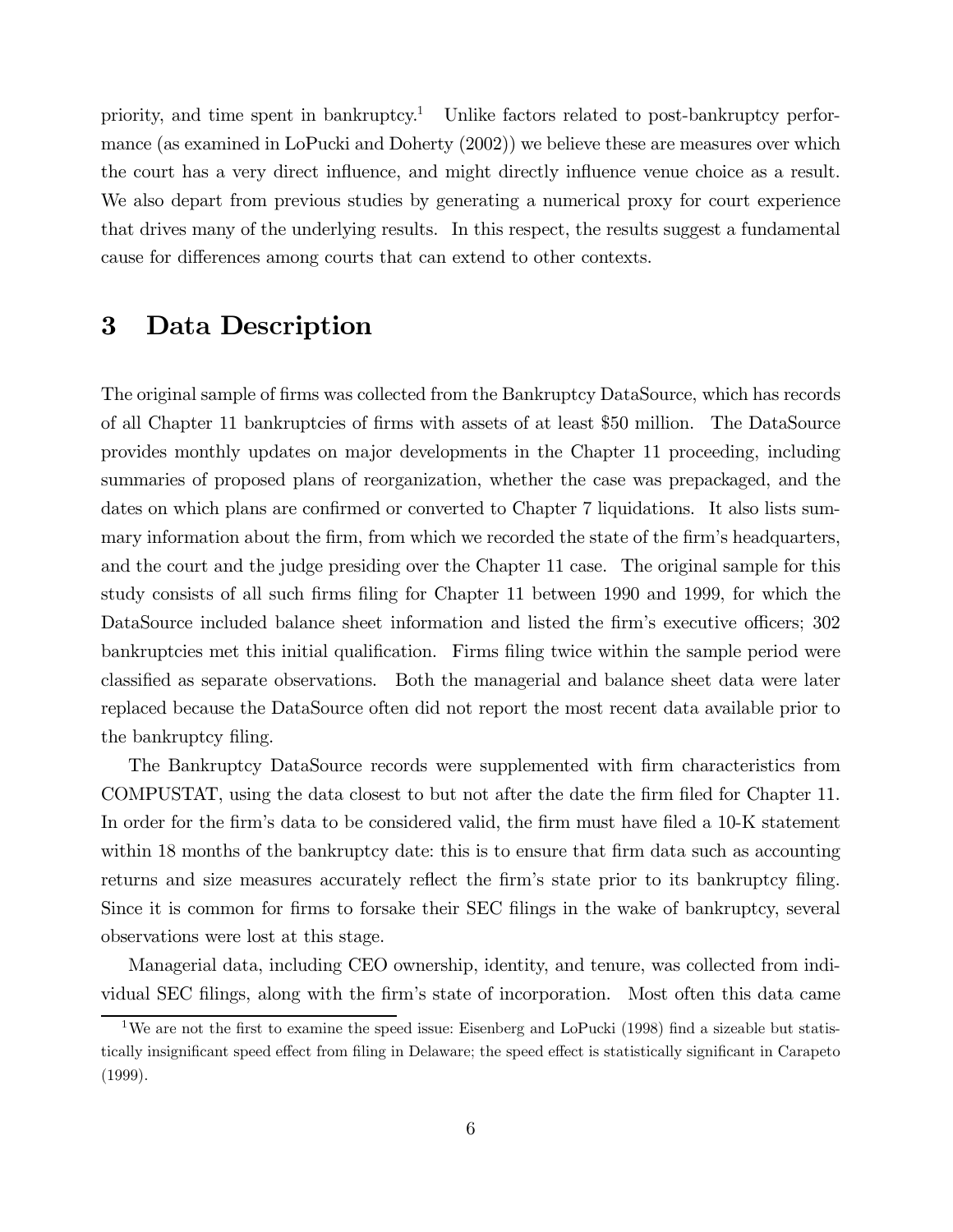from 10-K and proxy statements. In some instances, data from filings after the bankruptcy date were used in place of prior data as long as it could be used to infer the characteristics of the CEO/firm that persisted most closely to, but not after, the bankruptcy date. Finally, as measures of bankruptcy case experience by state, we used the average number of business Chapter 11 cases filed in 1997 per court for each state, as listed on the Federal Judiciary's web site. We aggregate the number of Chapter 11 cases at the state level, rather than in each district, because many districts have very few Chapter 11 cases, and attempting to assign a firm to a given home district would entail substantial error.

Based on information from the DataSource, which was supplemented through newspaper searches whenever necessary, the outcome of a firm's bankruptcy was classified as a reorganization or a liquidation/sale. A reorganization was coded if the firm emerged from bankruptcy as a going concern with at least part of its original operations intact, without being acquired by or merged with an already existing firm. Identifying a distinction between a liquidation and a sale was more subtle and required more judgment calls. Since the descriptive statistics of sold and liquidated firms are similar, but this group is quite different from the firms that successfully reorganize, we chose a bivariate classification system to identify the outcomes of cases as reorganized or not.

#### $3.1$ **Summary Statistics**

Table 1 describes the characteristics of the Delaware incorporated firms in the sample, grouped by the Delaware filing decision. Since all of these firms are eligible to file in Delaware by virtue of their state of incorporation but none were headquartered in Delaware, we can assume that all firms in Table 1 had a choice of venues. Table 1 provides some preliminary evidence regarding the types of firms that are more likely to look to Delaware to reorganize. Since the motives for choosing one court over another are less obvious when the bankruptcy is prepackaged (since the potential of the court to affect the outcome is reduced) we calculate means of the relevant variables with and without prepacks. With prepacks included, 47.6% of the eligible firms chose Delaware; with prepacks excluded the figure drops slightly to 44.4%. As expected, the differences among Delaware and non-Delaware filers are more visible when we exclude prepacks so we will focus primarily on these results; those of the sample as a whole are similar.

Our three variables related to firm size (book value of total assets, employees, and sales) indicate that among the Delaware-eligibles, larger firms are more likely to go to Delaware.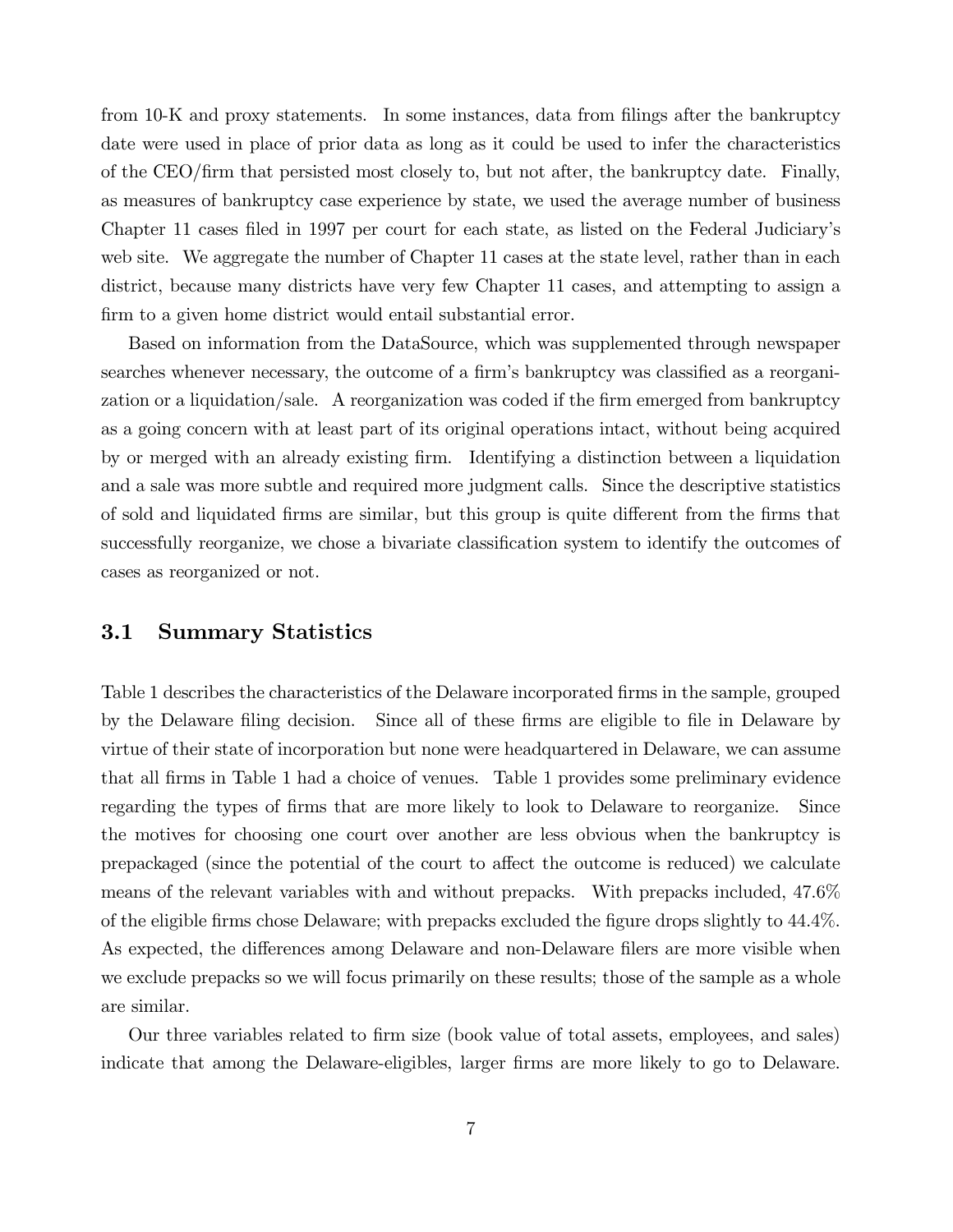The difference in the mean of sales (250.39 to 146.20) is significant at the  $10\%$  level, while the difference in employees is significant at the  $5\%$  level and substantial (2361.38 to 1276.67). While Delaware filers are on average  $27\%$  larger in terms of book value  $(271.24 \text{ to } 213.15)$ , the difference in means is not statistically significant.<sup>2</sup>

Table 1 reveals several other differences between Delaware and non-Delaware filers. While all firms in the sample are relatively poor performers, Delaware filers have a significantly better pre-bankruptcy performance than non-Delaware filers as measured by their pre-bankruptcy return on assets  $(-0.04 \text{ vs. } -0.15)$ . This may indicate that the higher quality firms in the sample, those that are more likely to reorganize than liquidate, are more likely to seek out Delaware. Another important difference concerns the experience of the alternative option: the court in the state of the firm's headquarters. The firms that filed in Delaware came from states whose bankruptcy courts handled an average of 130.71 business Chapter 11 cases in 1997. The average experience for the non-Delaware filers is 192.87 cases, which is significantly larger at the  $1\%$  level. This indicates that court experience can play an important role in bankruptcy; we will test this hypothesis later in the paper. Finally, the Delaware filers' headquarters is closer to Wilmington: the average Delaware filer is 680 miles from Wilmington while the non-Delaware filers are 808 miles away (the difference is not significant). It is also interesting to note that the average distance between Delaware and non-Delaware filers grows when prepacks are excluded, implying that the cost of travelling to an outside venue depends positively on the length of the time spent in court.

With respect to managerial characteristics, few major differences emerge. Delaware filers have a smaller average equity stake and lower tenure, but are more highly paid. None of these differences are significant. Interestingly, Delaware firms are more likely to have a CEO who is a professional restructuring expert  $(.15 \text{ vs. } .06)$ , providing some evidence that experience of management with respect to bankruptcy is a factor in the filing decision. It may also suggest a preference for Delaware by bank lenders, who are often instrumental in replacing the incumbent CEO with the restructuring consultant.

Table 2 repeats the comparison of means, considering all firms as Delaware-eligible. Ten firms in the sample who were not incorporated or headquartered in Delaware were able to file there without any apparent connection to the state, suggesting that some firms used alternative When all firms are included in the sample, the means such as filing through an affiliate. results appear similar to those in Table 1, with the size disparities between Delaware and

<sup>&</sup>lt;sup>2</sup>For the variables total assets, sales, employees, distance, and experience, we report geometric means since we will be using logarithmic specifications and these variables (particularly the size variables) are skewed to the right.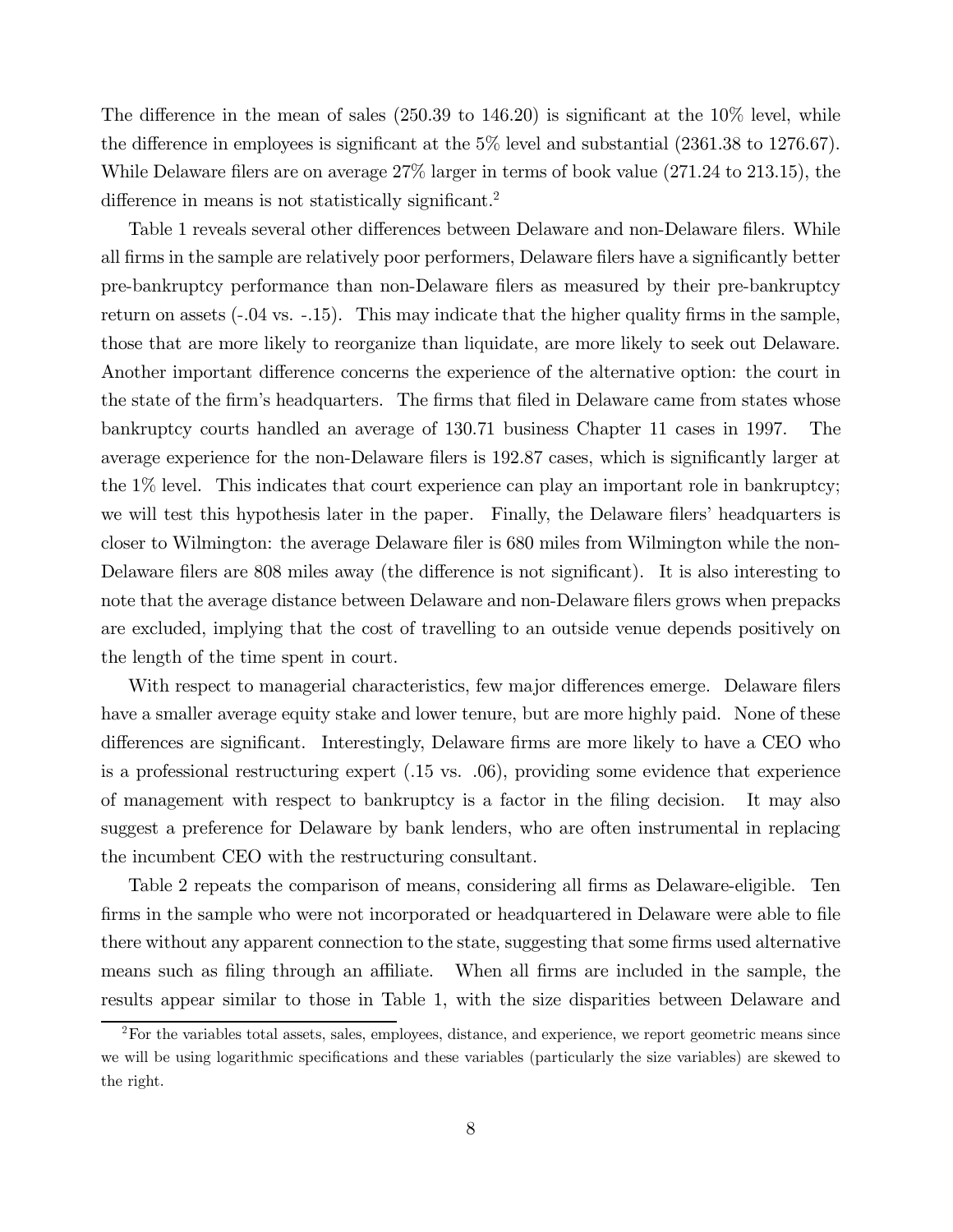non-Delaware filers growing. Many of the smaller and more closely-held firms in the sample were not Delaware-incorporated and thus were much more likely to file in their home state. As a robustness check on the data, we will examine specifications of the filing choice that consider only the Delaware-incorporated firms to be eligible, and others that assume all firms are eligible.

### Which firms chose Delaware?  $\boldsymbol{4}$

The summary statistics in Tables 1 and 2 give us an early indication that firm characteristics, and not management characteristics, drive the filing decision. The data in Table 3 reinforce this hypothesis. Furthermore, the results indicate that a substantial percentage of the variation in the filing decision (up to 30%) can be predicted by these firm-level covariates. Venue choice seems far from a random assignment, thus a proper evaluation of the efficacy (or lack thereof) of the Delaware court relative to other bankruptcy courts should take into account the differing characteristics of the firms that tend to file there.

Table 3 reports results from probit models, where the dependent variable is an indicator that equals one when the firm files in Delaware. We report specifications on both the narrow and broad definition of Delaware eligibility, and with and without prepacks. It may be questionable to assume that the factors affecting the venue choice in a regular Chapter 11 would be the same in a prepack. Nevertheless, it may be the case that the prepackaged plan is shaped with a particular court in mind, or more likely, the threat of filing a regular case in a particular court will affect the terms of the prepack. As we can see, however, the Pseudo- $R^2$ values are higher when prepacks are excluded  $(.1150$  in specification  $(1)$  compared to a median of .2944 in  $(2)-(5)$ ).

The results suggest that the probability of a Delaware filing is higher for firms with more employees and lower sales revenue, and these relationships are robust to the varying samples and equation specifications. The coefficients in equation (3) suggest that, all else equal, a firm that has twice as many employees is  $14.5\%$  more likely to file in Delaware; similarly a firm with twice the dollar revenue in sales is 19.3% less likely to file there. Given that we are already controlling for the book value of assets, the employee and sales variables may be picking up industry-level effects. While we are not concerned with industry differences per se, it is certainly possible that the complexity of the bankruptcy process varies according to these characteristics, and that this affects venue choice. We will explore this possibility later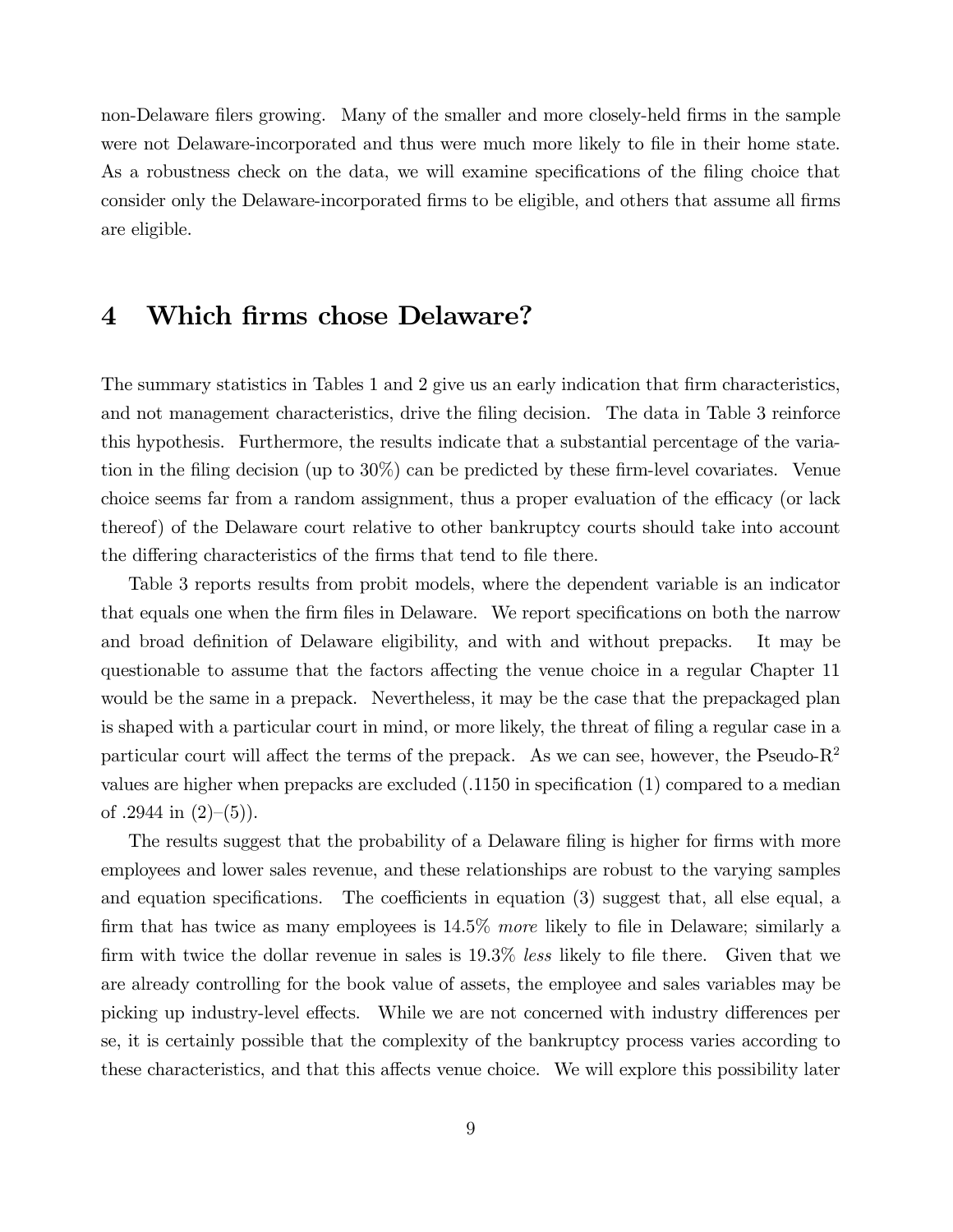in the paper.

In terms of the firm quality variables, the results are mixed. Book leverage can be seen as a proxy for firm quality conditional on being in Chapter 11, since the highly-levered firms in the sample are more likely to be financially distressed without being economically distressed. In other words, the highly levered firms may be in Chapter 11 solely to fix an inappropriate capital structure, hence their going-concern value is more likely to exceed their liquidation value. The coefficient on book leverage is small and insignificant. On the other hand, firms with higher pre-bankruptcy return-on-assets (ROA) seem more inclined to choose Delaware. Equation (3) suggests that a Delaware-eligible firm with an ROA that is one standard deviation  $(.35)$  higher will be approximately 18% more likely to file away from home.

In addition to firm characteristics, our variables related to firm location and court characteristics have large explanatory power in predicting venue choice. A larger distance of firm headquarters from Delaware provides a strong negative incentive to file, indicating that the parties in the firm making the venue decision internalize the direct and indirect costs of travel. Interestingly, the interaction of book value and distance is positive and significant, implying that the distance effect is larger for firms with smaller book value. This is consistent with the costs of travel having a fixed component that is more easily borne by a larger firm, since this fixed cost is a smaller percentage of firm value. Figure 1 graphs this relationship for various firm sizes based on the coefficient estimates in equation (3), showing the effect of a change in the distance from Wilmington on the probability of filing with the Wilmington court.

Another critical determining factor in the decision of whether to choose Delaware is the relevant alternative: a court in the state of the firm's headquarters. The variable "home-court" cases" is a proxy for the experience of the home court, as measured by the average number of business Chapter 11 cases per court in a given state. Although Delaware has only one bankruptcy district, many other states have two or more. A more precise comparison would pit Delaware against each non-Delaware district, since a debtor's filing options are based on the relevant districts. Given that Delaware's single district is being compared to the multiple districts of other states, our findings are likely to understate the contrast between Delaware and other possible filing locations. Here we find a strong negative effect of court experience on the probability of a Delaware filing. The coefficient in specification (3) implies that a one standard deviation increase in the experience of the home court makes a firm approximately 18\% less likely to go to Delaware.

Specification (4) looks further into the experience variable to discover which types of firms find it most advantageous to leave an inexperienced home-court for Delaware. We expect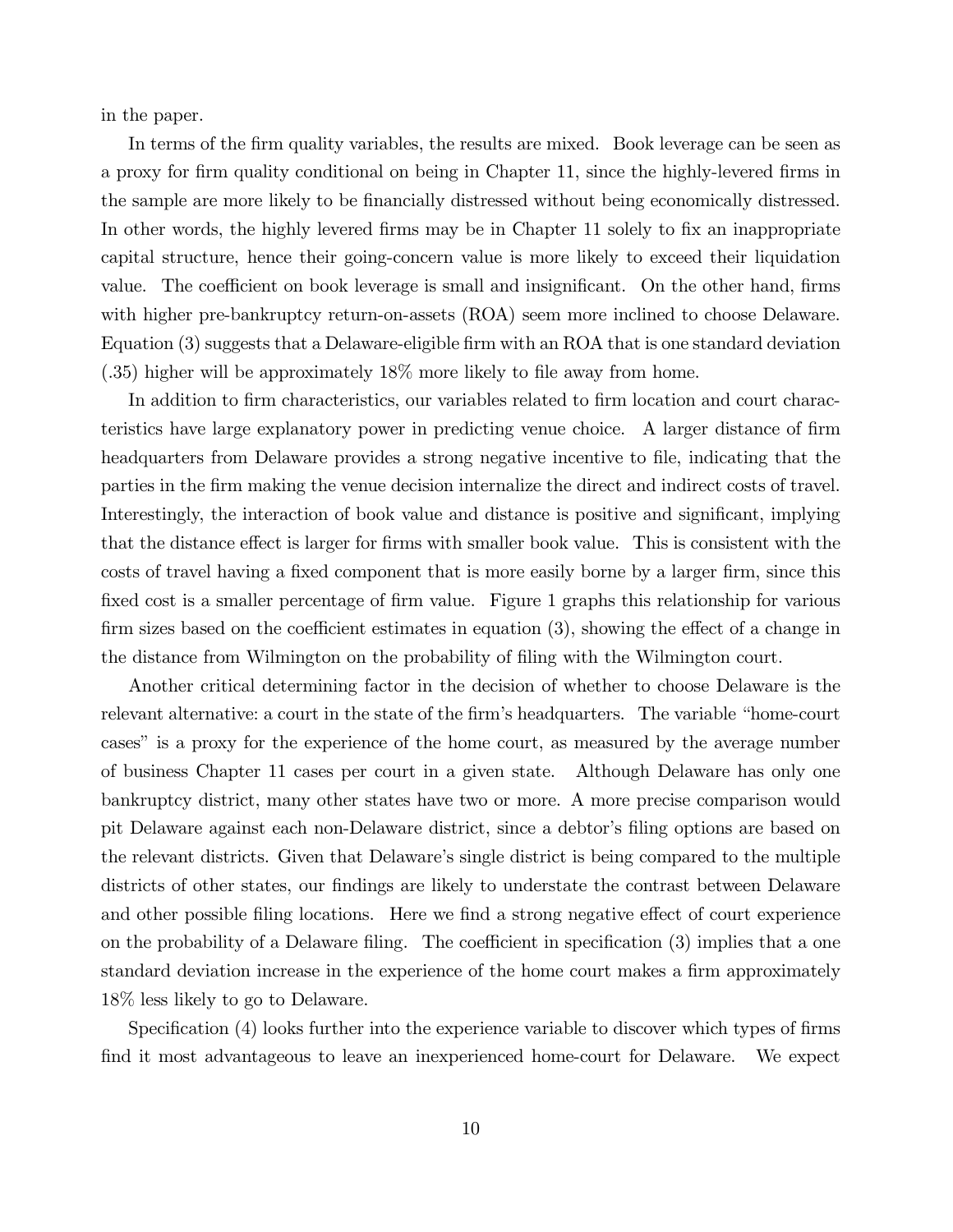that the more complicated bankruptcies would benefit more from a court with more expertise. We interact the experience variable with three variables related to firm size, which we expect to increase the complexity of the bankruptcy case: book value, employees, and sales. - We find that the interaction of court experience with employees is negative and the largest in magnitude, while the other three interactions (not reported) have small and insignificant positive coefficients. While none of the interaction terms is significant, the point estimate suggests that employee-intensive firms are more concerned with choosing an experienced venue. A firm with more employees, then, could imply a more complicated bankruptcy process. We will look for more evidence of this hypothesis in section 4 when we consider the determinants of the length of the bankruptcy case.<sup>3</sup>

Finally, equation (5) replicates (3) with the addition of the managerial characteristics: CEO tenure, equity ownership, and a dummy variable indicating that the CEO was a restructuring consultant.<sup>4</sup> The ownership variable is fairly large and negative, indicating that a CEO with greater ownership is less likely to file in Delaware, while restructuring consultants appear slightly more likely to file there. None of these coefficients, however is statistically significant, and we fail to reject the hypothesis that these managerial variables taken jointly have no effect on the filing decision. $5$ 

To summarize, the choice of venue appears to be a carefully calculated decision by the firm, based on its own characteristics and those of the courts in which it may file. Firms that choose to assume the costs of filing in Delaware appear to be healthier firms, with potentially more complicated bankruptcy cases. The experience of the Delaware court in large Chapter 11s seems to have been an important selling-point, as firms from less experienced states were the most likely to take advantage of their ability to use an alternative venue. Managerial characteristics, on the other hand, tell us very little. If the Delaware court (or any other court) competed for bankruptcy business by offering a reorganization chapter that was friendly to managers, it did not have a visible effect in encouraging more powerful/entrenched CEOs to take advantage. In the next section, we turn to the outcomes of the cases, whether firms reorganize or liquidate/sell in bankruptcy, to determine the ways in which the choice of venue can affect the fate of the firm.

 ${}^{3}$ For interests of space the insignificant interaction terms were omitted. None of the estimated coefficients had a p-value below .5.

<sup>&</sup>lt;sup>4</sup>CEO compensation was also used in some specifications but was not included for the interest of space; it too had a small insignificant effect on the filing choice.

 ${}^{5}$ Result based on likelihood ratio test using the observations in equation (5) for which none of the variables are missing. P-value of  $\chi^2$  test is .6605.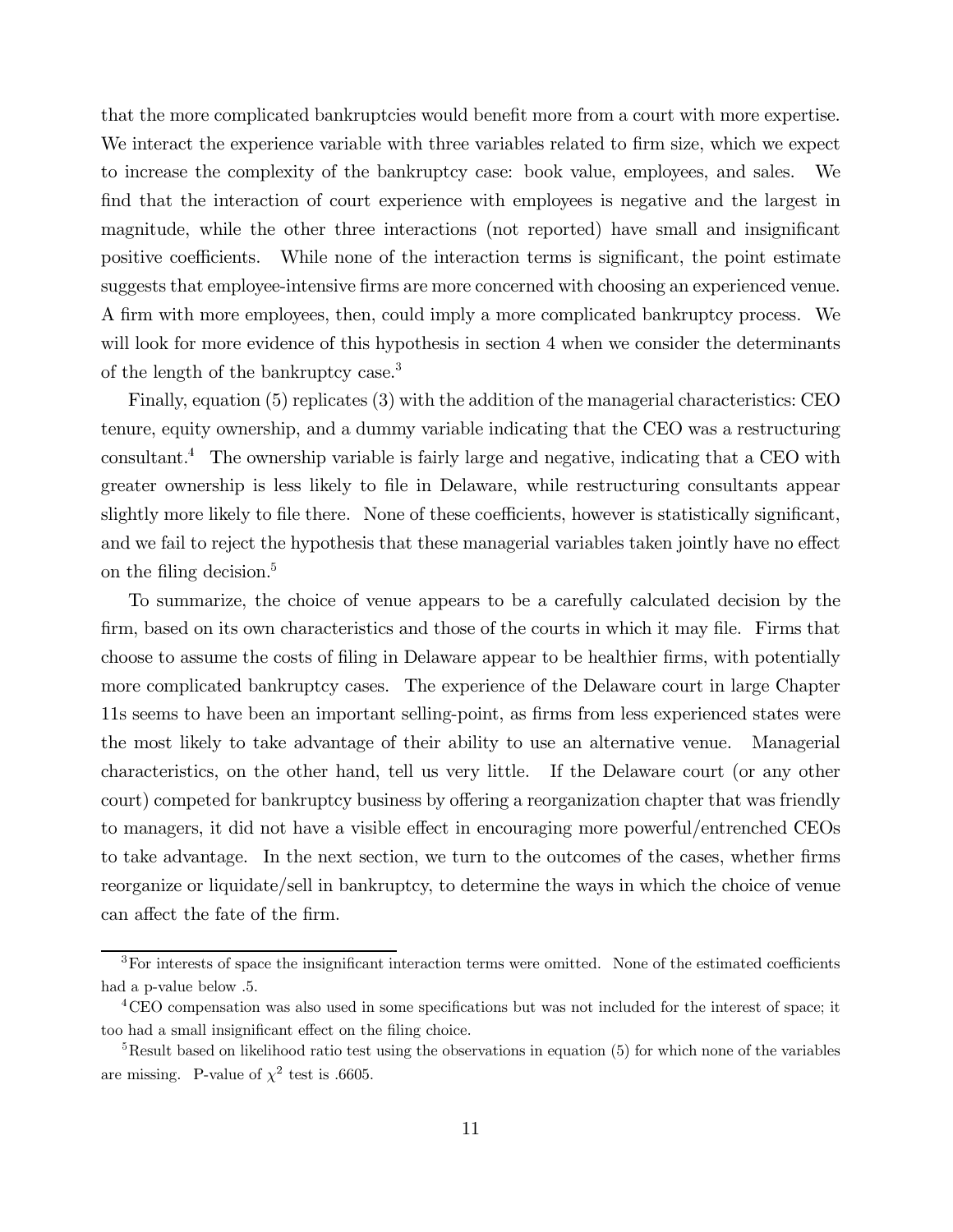### $\bf{5}$ Venue choice and outcome measures

#### $5.1$ Predicting reorganization

In this section, we examine one potential treatment effect of a bankruptcy court, whether or not a firm that files in the court is able to successfully reorganize. We will again examine the results of probit models, where the dependent variable is now equal to one if the firm emerges from Chapter 11 reorganized and zero otherwise. Before analyzing the data, two important points should be made. First, it is not necessarily true that a successful reorganization is the most desirable outcome from an efficiency perspective: many firms entering Chapter 11 would generate greater value being liquidated or sold rather than continued. Thus, a court with a higher propensity to reorganize a firm is not necessarily better or worse. Our primary goal in this section is to identify any differences between Delaware and other courts to see if a greater/lesser chance of reorganization could have been a reason for choosing Delaware. We will, however, attempt to draw some inferences about the efficiency of the Delaware treatment by comparing to its comparably-experienced and less-experienced peers.<sup>6</sup>

Second, we have seen from the previous section that the characteristics of firms that choose Delaware are quite different from those that use their home court (or a non-Delaware remote venue). If these differences are captured entirely by the control variables used in the regressions (i.e. size, employees, ROA, etc.) then a simple Delaware dummy variable will give us an estimate of the treatment effect of the court: whether Delaware was more or less likely to reorganize a firm, controlling for its characteristics. If there are other unobserved variables, however, that make a firm more likely to reorganize and these variables are correlated with the decision to file in Delaware, then our estimate of the Delaware treatment effect will be biased. We attempt to correct for this non-random venue selection by using bivariate probit and instrumental-variables estimates and comparing these to the simple single-equation probit models.

Table 4 lists various specifications for the single-equation probit estimates of the probability of reorganizing. As we might expect, the probability of successful emergence from Chapter 11 is positively related to the firm's size (book value), and the two measures of its quality, ROA and leverage. Again, managerial characteristics appear to have little, if any,

 ${}^{6}$ In other specifications (not reported) we attempted to test whether Delaware outcomes were more or less responsive to firm viability (measured by ROA) than other cases by interacting the Delaware dummy with the ROA variable. The interaction term was positive, suggesting that Delaware cases are more responsive to firm viability, but the coefficients were not statistically significant.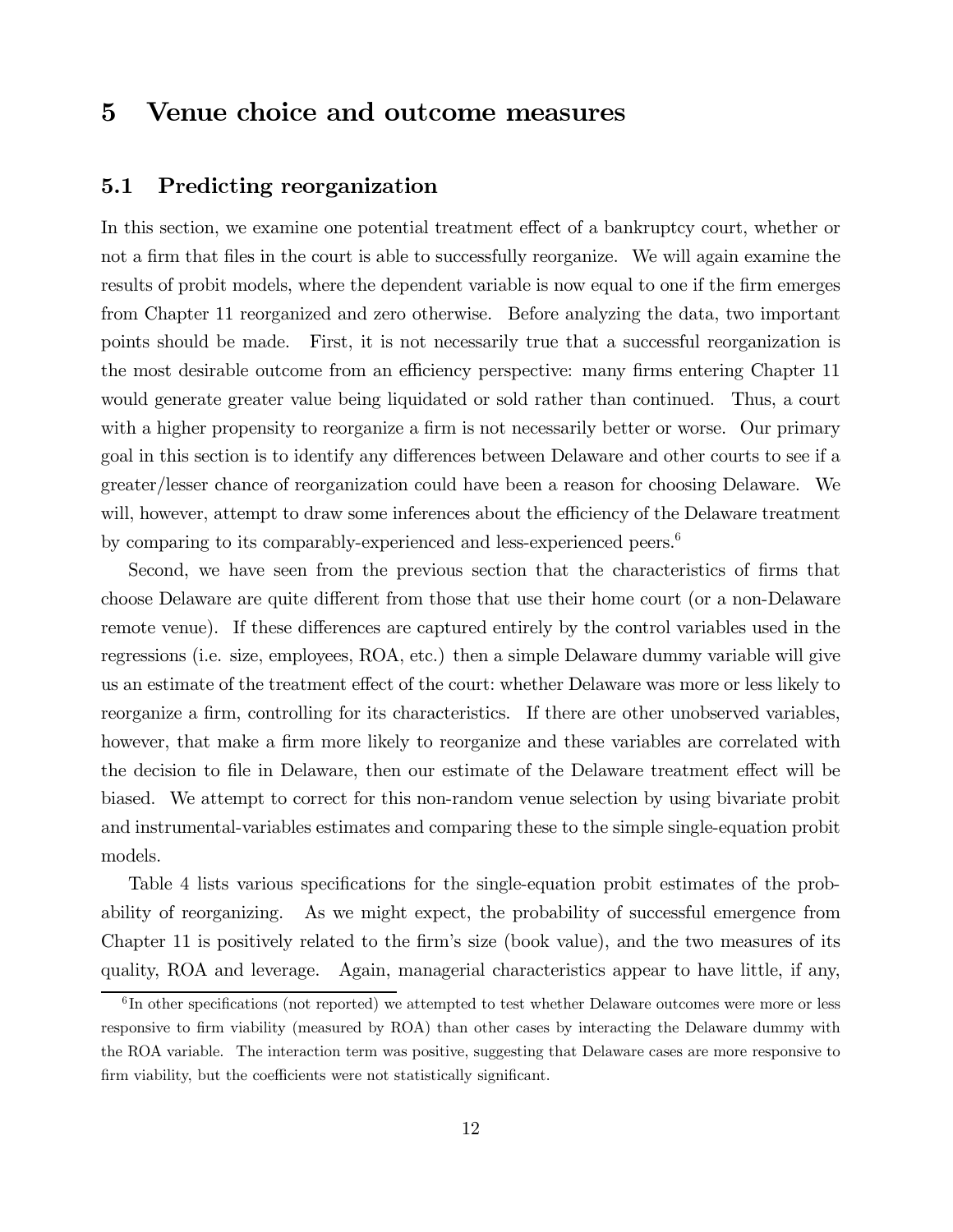effect on the probability of firm survival. This is consistent with previous results indicating the high degree of managerial turnover in and around bankruptcy (Hotchkiss (1995), LoPucki and Whitford  $(1993)$ ). In equations  $(1)-(3)$ , the effect of filing in Delaware increases the probability of reorganization between 11 and 17.6 percent; the effect is not statistically significant in two of the three specifications. It appears, then, that there is no statistically identifiable tendency of Delaware judges to avoid liquidations when all other courts compose the comparison group. There does, however, appear to be a large and significant difference between experienced courts (including Delaware) and inexperienced courts as shown in equation  $(4)$ . Firms filing in courts with below-median experience are 23.9% less likely to reorganize than above-median experienced courts; this effect is surprisingly large and significant at the  $1\%$  $level.^8$  In specification (5), we include the low-experience dummy and the Delaware dummy simultaneously. The coefficient on the Delaware dummy is small and insignificant, implying that the Delaware treatment is similar to those of other high-experienced courts, but significantly different from courts with lower experience, which are less likely to reorganize a firm successfully. The low-experience dummy is again significant at the 5% level.

#### $5.2$ Deviations from the Absolute Priority Rule

While there is some theoretical debate about the efficiency of the absolute priority rule (APR) in corporate bankruptcy (Ayotte (2002), Berkovitch, Israel and Zender (1997), Jackson (1986), Povel (1999), and others), it is clearly in the interests of junior claimants to seek deviations from this rule when the firm lands in Chapter 11. Given that management compensation is more closely tied to the value of equity rather than firm value, we might expect that those making the filing decision stand to gain the most from achieving deviations from APR in bankruptcy. This creates a potential for managers to shop for venues based on the likelihood of emerging with a valuable claim in the final agreement. Court discretion can affect the bargaining power of management in several ways, most notably by extending the period during which management has exclusive rights to submit a reorganization plan. We now turn

<sup>&</sup>lt;sup>7</sup>States in the sample that ranked at or above the median in the experience of its bankruptcy courts were the following: AZ, CA, DE, NJ, NY, MA, MD.

<sup>&</sup>lt;sup>8</sup>With respect to the state of filing, we chose to use a dummy variable specification rather than the log number of cases, as we did with the "home court" variable. Our measure of experience includes large and small Chapter 11 cases. Ironically, we believe this is least appropriate for Delaware, which handles large cases disproportionately and thus appears underexperienced by this proxy measure relative to other states. Results are similar, however, using the log specification.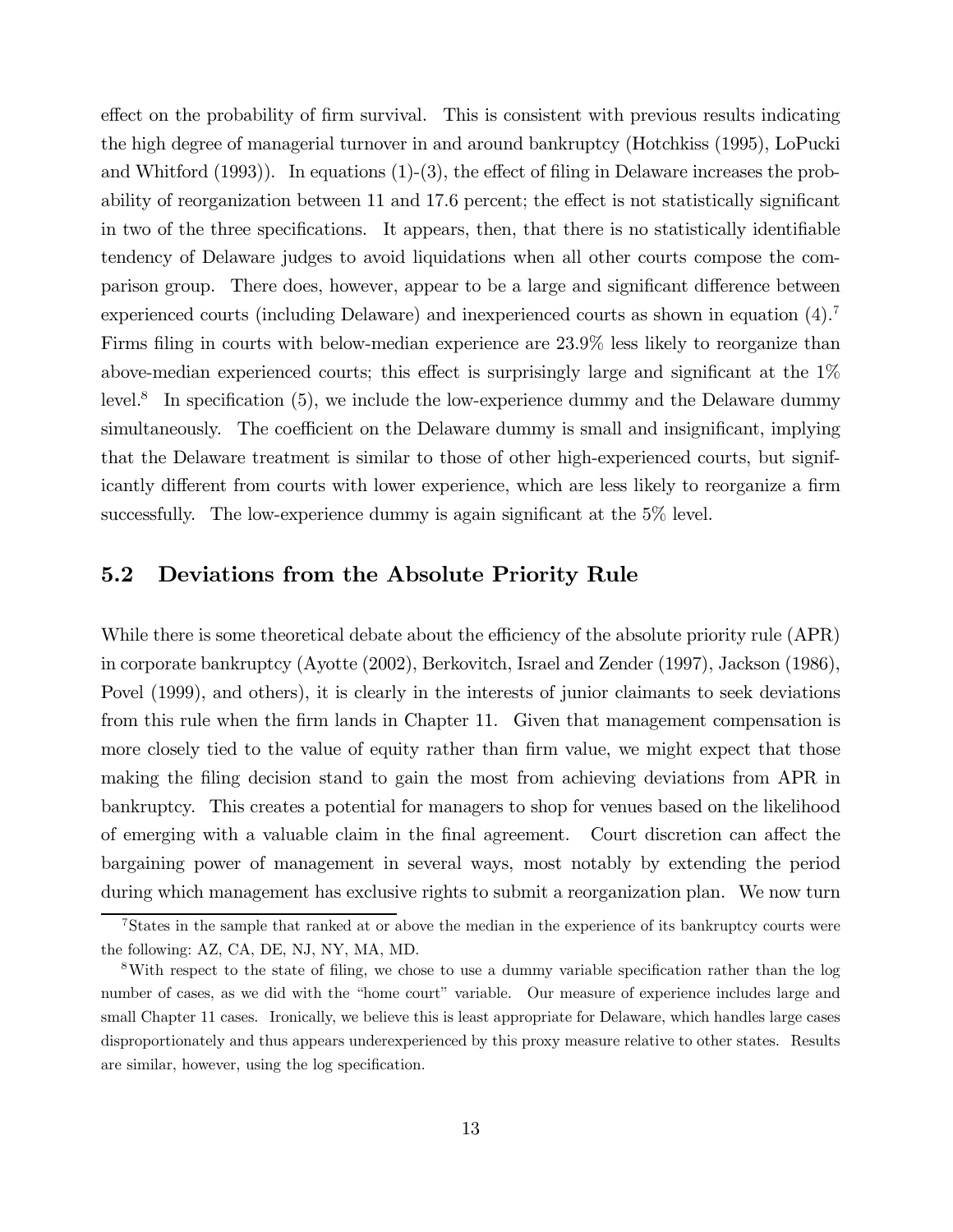to the data to see if the more experienced courts, particularly Delaware, were more likely to confirm plans that resulted in distributions to equity.<sup>9</sup>

Since the distribution to various claimant groups are only available when a plan is confirmed, the sample used in the probit models in Table 5 consists of only those firms that reorganized.<sup>10</sup> As we might expect, the coefficient on the leverage variable is strongly negative and significant: the larger the value of debt claims relative to the value of the firm, the less likely is equity to emerge with a valuable claim.

The first two specifications examine the Delaware and low-experience effects, respectively, on the probability of equity receiving a claim conditional on reorganization. Compared to all other courts, equation (1) estimates that Delaware cases are  $21.9\%$  less likely to result in a claim to equity controlling for leverage, book value, and whether the case is prepackaged. Low-experience courts, on the other hand, are 19.4% more likely to allow equity to retain value as reported in equation (2). Equations (3) and (4) confirm these results adding the sales and employees variables as controls; neither of these variables are significant and including them reduces the magnitude of the estimate of the Delaware and low-experience courts. Based on these estimates, we find no evidence that Delaware generated business through equity-friendly reorganizations; if anything, experience leads to a closer connection to the absolute priority rule.

Before proceeding, we should emphasize that the estimates in Tables 4 and 5 should be As we have seen in Table 3, the choice of venue is far from treated with some caution. random, and it appears that the healthier firms based on observables were more likely to file in Delaware. If unobservable factors related to firm viability are also correlated with the decision to file in Delaware (as we would expect), then the positive Delaware effect (negative low-experience effect) on reorganization will be biased upward (downward). Similarly, unobservable differences in firm quality correlated with the filing decision may bias the estimate of the differences between courts with respect to APR deviations. The following section addresses these issues.

<sup>&</sup>lt;sup>9</sup>We acknowledge that equity receiving a claim or interest does not imply a deviation from APR and viceversa, though the two are closely related. Since we are interested in the motives underlying venue choice we believe the former is more valuable here.

<sup>&</sup>lt;sup>10</sup>Results are similar (in particular, the signs on the Delaware and experience coefficients) when liquidations/sales are included. In these regressions, we coded a zero distribution to equity when the firm was liquidated/sold and no reorganization plan was available (such as when the case was converted to Chapter 7).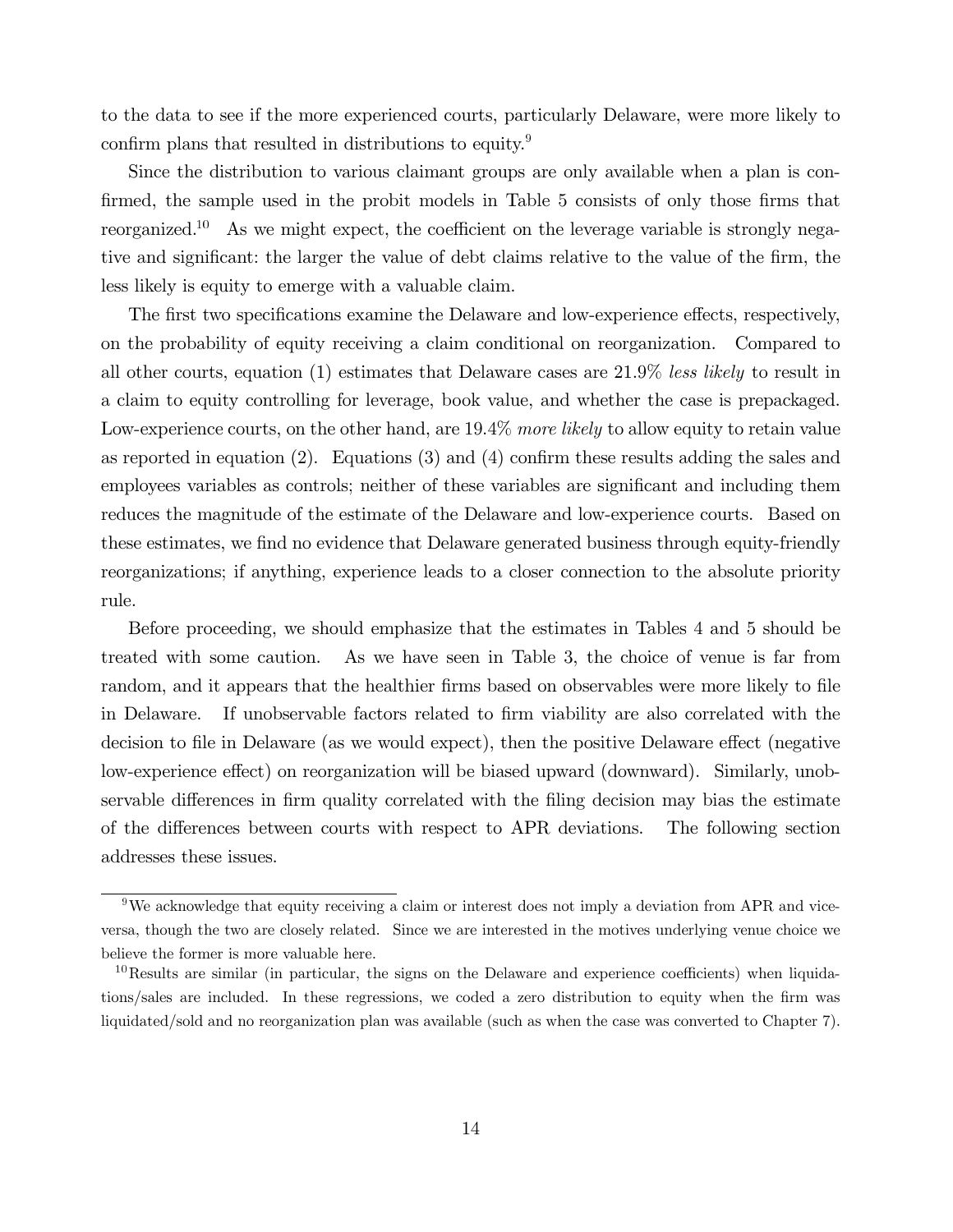### $5.3$ Accounting for Venue Selection: Bivariate Probit and IV estimates

To account for the fact that the choice of venue is not random and may bias the estimate of the Delaware effect on reorganization, we estimate the venue choice equation and the reorganization equation simultaneously using a bivariate probit technique that allows the error terms in the two equations to be correlated. The results in the reorganization equations  $((1b)$  and  $(2b)$ , while measured with greater error, are qualitatively similar to the univariate specifications. Because of the small sample size and the moderate power of the instruments, the bivariate probit estimates of the Delaware effect is measured with greater error but is not significantly different from zero.

It is worth noting that the estimate of  $\rho$ , the correlation between the error terms in the venue choice and reorganization equations, is positive. This implies that a firm whose unobservable characteristics make it more likely to reorganize is more likely to have chosen Delaware. This is consistent with the fact that the Delaware treatment effect on reorganization falls when we move from the univariate to the bivariate model: part of the Delaware effect in the single-equation model was driven by better firms, who were more likely to survive, filing in Delaware instead of their home court.

In regression  $(3)$  in Table 6, we use an instrumental variables approach to estimate the Delaware treatment effect. The distance variable and the dummy for Delaware incorporation are used as instruments for the Delaware filing dummy. While this method ignores the fact that the dependent variable is bounded, the estimate of the treatment effect has been shown to be consistent (Angrist (1991)). We include this specification as a check on the bivariate probit estimates. The results confirm that Delaware is not significantly different from other courts with respect to reorganizing a firm controlling for its characteristics.

On the other hand, the negative effect of low experience on reorganization continues to hold after correcting for the non-random selection of firms into a venue. In specification (4) we instrument for the low-experience dummy with a dummy variable that equals one if the firm is headquartered in a low-experience state. The estimate of the low-experience dummy increases in magnitude from the probit estimates in Table 4: courts with below-median experience are  $33.4\%$  less likely to reorganize a given firm than a high-experience court; the estimate is significant at the  $5\%$  level.

Finally, we repeat the IV procedure with respect to deviations from absolute priority. The dummy variables for the Delaware filing (equation  $(5)$ ) and low-experience (equation  $(6)$ ) have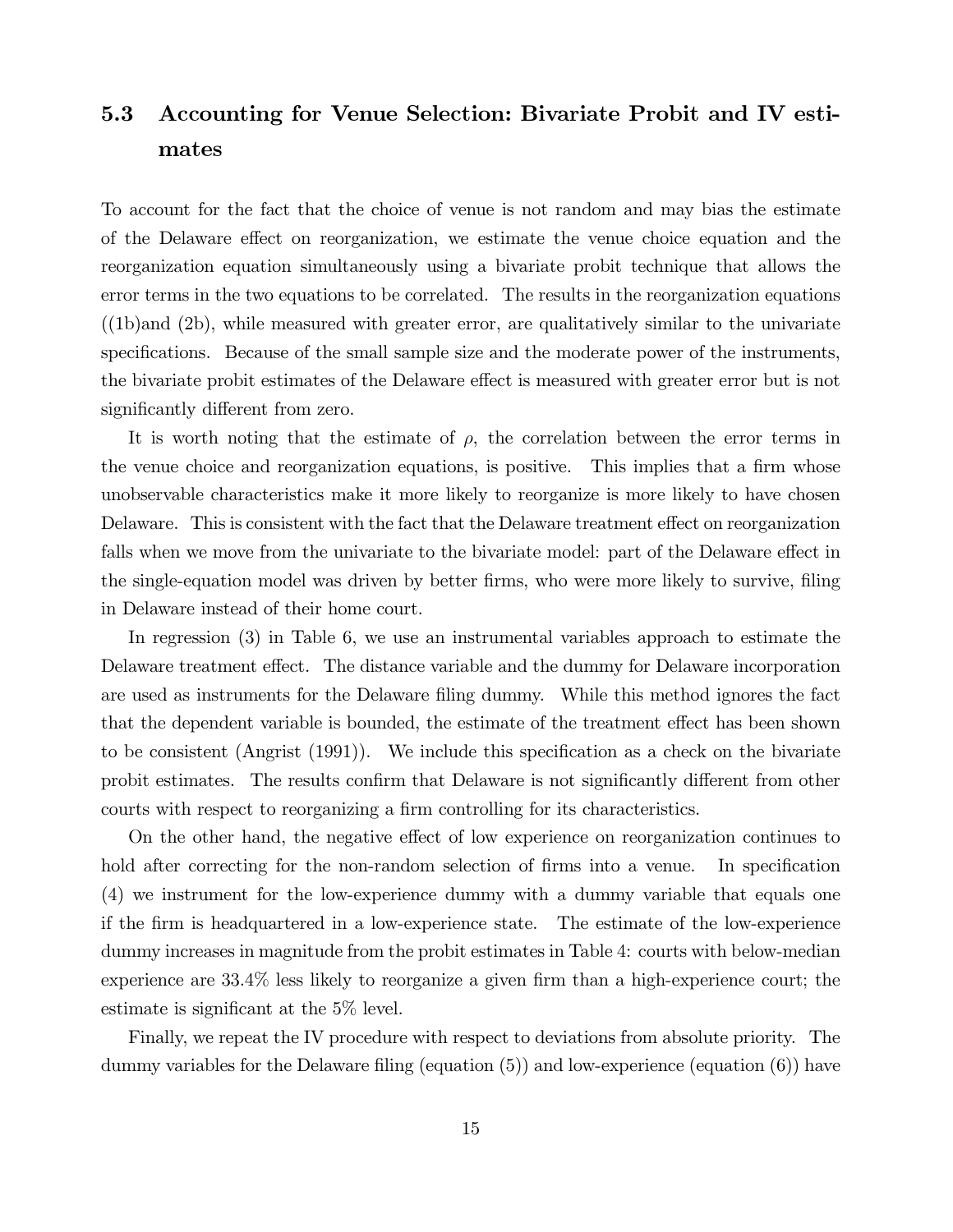the same signs as in the single-equation probit regressions in Table 5, but are not statistically significant. While the point estimates suggest that Delaware cases (cases in low-experience courts) are less (more) likely to result in deviations from priority, it is more reasonable to conclude that courts did not differ significantly on this dimension. In this sense, there is no evidence of the pro-debtor bias of Delaware commonly cited as the cause of its popularity.

# Venue choice and speed: Predicting time spent in 6 bankruptcy

Aside from the ultimate outcomes of bankruptcy cases, speed is another potential differentiating factor between courts. Previous research has established a link between the time spent in bankruptcy and the loss of firm value (Carapeto (2001)) Delaware has developed a reputation among practitioners for its speed and efficiency (Skeel (1998)) but empirical evidence is mixed. Eisenberg and LoPucki (1999) find a sizeable Delaware speed effect controlling for book value (144 days faster) but stress the lack of statistical significance of this estimate; LoPucki and Doherty (2002) also find that the Delaware speed effect is positive, but insignificant when controlling for prepackaged bankruptcies which are inherently faster.

We believe the analysis here will add to the discussion in several ways. First, we use a slightly different sample that includes more moderate size firms that were excluded from the LoPucki database. Because of this, we can achieve a sample of reasonable size even when prepacks are excluded. Second, we include more covariates to capture the fact that Delaware, as we have already seen, attracts a different subset of firms than other courts.

We focus our discussion on firms that successfully reorganize rather than firms that liquidate. We believe this is appropriate for two reasons. First, we can maintain a consistent measure of the time spent in Chapter 11, namely the number of days from the filing to the date of plan confirmation. In liquidation and sale cases, a fixed exit date is often unavailable, since some cases are converted to Chapter 7, and many liquidate without confirmation of a plan. Second, speed is more likely to be beneficial when the firm continues to operate. In a liquidation or sale case, a quick sale may result in a fire-sale price and/or a misallocation of the firm's assets to uses other than their most valuable. For cases like these, allocating more time to finding buyers for the assets may be beneficial. For firms that continue to operate, however, a quicker exit from Chapter 11 is more likely to generate efficiency gains in the form of less managerial distraction and greater supplier and consumer confidence, in addition to the direct savings of legal and administrative fees from faster emergence.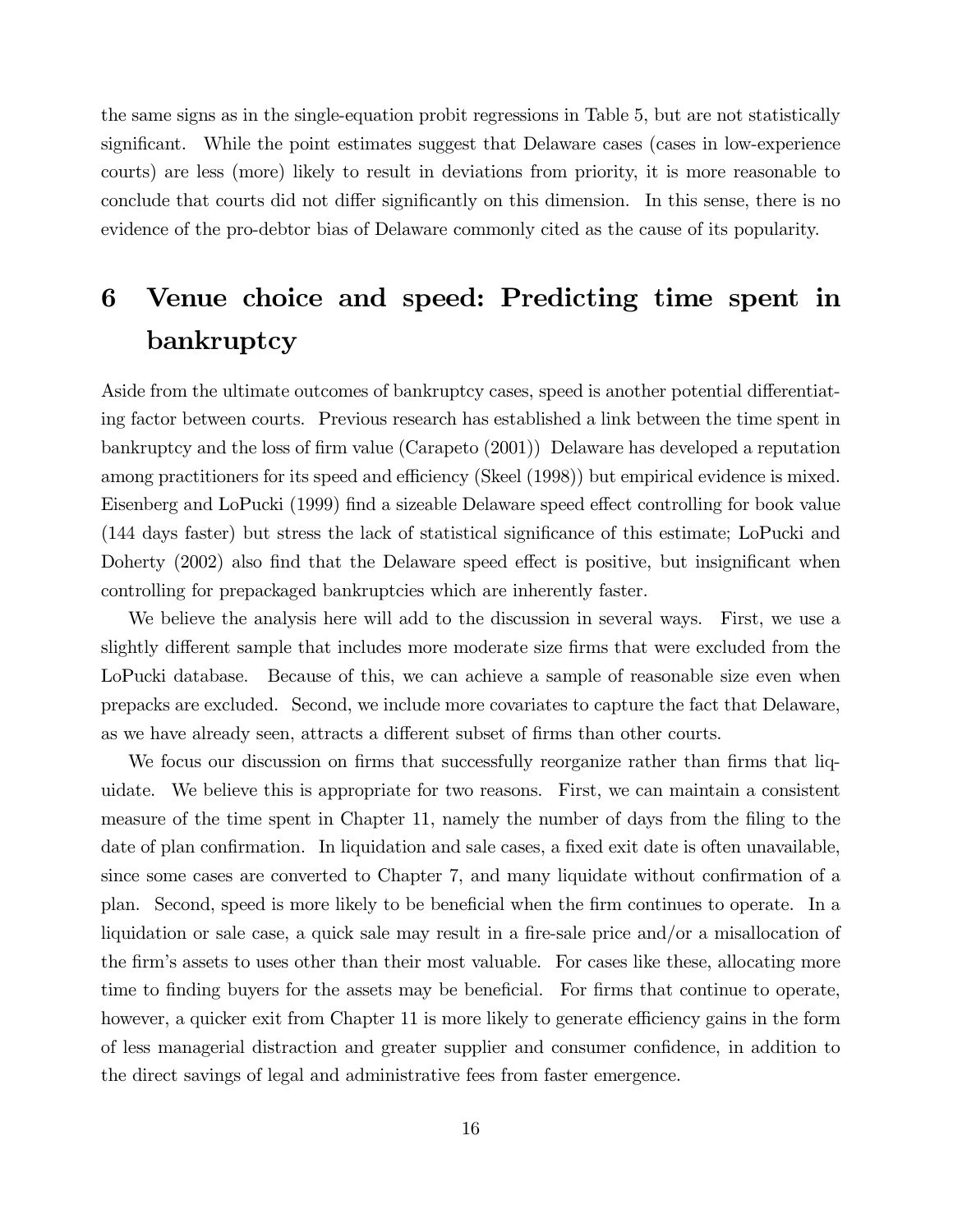Table 7 presents the results with respect to the determinants of the length of the Chapter 11 case. Equation  $(1)$  repeats the estimation presented in Eisenberg and LoPucki  $(1999)$ , where the regressors include only book value and a Delaware dummy, and prepacks are excluded. The results are similar to the previous study, as the estimated Delaware speed effect is a sizeable 105 days but statistically insignificant.

Equations  $(2)-(6)$  include more covariates, and the Delaware effect becomes larger as a result. Part of this follows from the fact that the number of employees explains a significant amount of the variation in the length of the Chapter 11 case. Coefficient estimates range between 60 and 78.1, implying that a firm with  $10\%$  more employees will require an extra 5-7 days to confirm a reorganization plan. This reinforces the pattern in the data that the number of employees is related to the complexity of a Chapter 11 case; because such cases were more likely to file in Delaware, previous estimates of the speed of the Delaware court that did not include employees in the regression were biased toward zero.

In all specifications, the Delaware effect is large in magnitude and statistically signifi-Equation (2) estimates that, controlling for firm characteristics, a Delaware case is cant. an overwhelming 196 days faster than cases in other courts. Since the average length of non-prepackaged cases that result in reorganization is 495 days, this implies that Delaware is estimated to be approximately  $40\%$  faster than other bankruptcy courts in processing large Chapter 11 cases. In equations (3) and (4) we look to the court experience variables and compare with Delaware and its comparably-experienced peers. As with the reorganization equations, there are large differences between experienced and inexperienced courts. Equation (3) suggests that courts with low-experience require an extra 228 days to complete controlling for firm characteristics; this is significant at the  $5\%$  level. Equation (4) reports similar results using the low-experience and Delaware dummies in the same regression. Here, Delaware reorganizations are estimated to be 131 days faster than its above-median experienced peers, while the below-median courts are 175 days slower. The speed difference between Delaware and the below-median courts (estimated to be 306 days) is extremely large and significant  $(p=.013).$ <sup>11</sup>

 $11$  For reference we have also run specifications in which we instrumented for the Delaware dummy and low-experience dummy, respectively, using the same instruments used in the reorganization regressions; point estimates of the Delaware speed effect and the inexperienced court effect are similar and not statistically different from the OLS estimates, but standard errors are substantially larger due to the small sample of reorganized firms.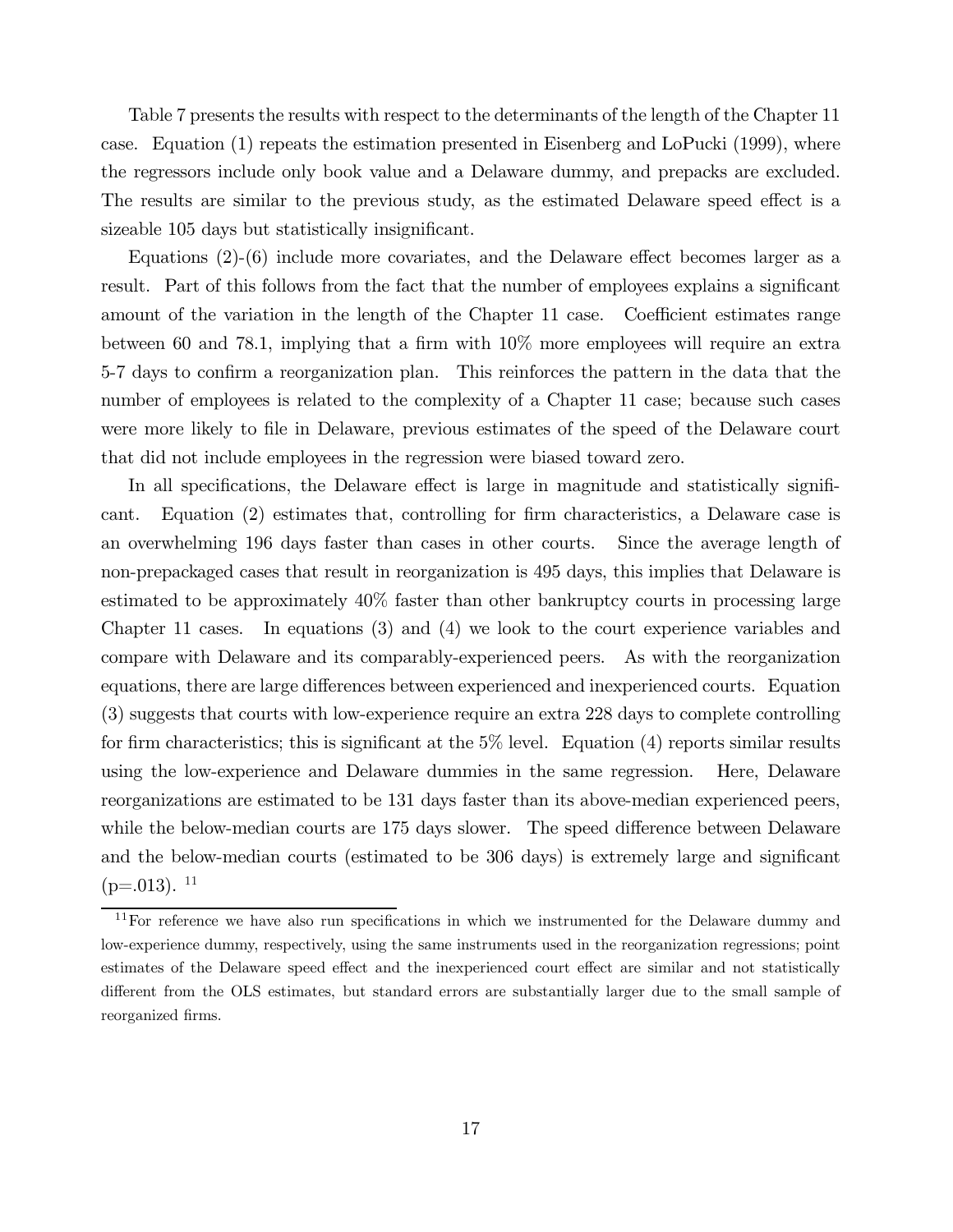#### Are employees a proxy for complexity?  $6.1$

Throughout the empirical tests, the number of employees in a firm has successfully explained more of the dynamics of venue choice and bankruptcy outcomes than book value, sales, or Firms with more employees were more likely to seek out Delaware, and highleverage. employee firms from states with inexperienced courts were the most likely to assume the costs of filing away from the home venue. One can imagine two possible (non-exclusive) explanations for this result. First, firms with many employees may face extra pressure from their workers that leads to a filing away from home. A second possible explanation is that high-employee firms tend to be more complex cases and benefit more from court experience. Though we cannot discount the first explanation, evidence for the complexity hypothesis emerged when we looked at the treatment effect of bankruptcy courts, namely the speed of the process. Among the survivors, high-employee firms took significantly longer to emerge from Chapter 11 than low-employee firms. The experienced courts (particularly Delaware) are significantly faster and thus more appealing to a firm facing a long stay in bankruptcy. As we saw in the venue choice regressions  $(Table (3))$ , while the high-employee firms were more likely to file in Delaware (consistent with both explanations), they were particularly more likely to leave when the home venue was less experienced (consistent with complexity hypothesis). The results taken as a whole suggest that court experience is particularly important in dealing with complex bankruptcies: not only are the more experienced courts able to bring these companies out of Chapter 11 protection faster, but they may also be preventing a premature liquidation due to their expertise.

Table 8 lists the twenty (non-prepackaged) bankruptcies in our sample with the largest number of employees. There appears to be a great deal of industry-level similarity among this group: the highest employee firms tend to be retail stores, restaurant chains, and health care organizations. Of the top 20 firms by employees, only one case was filed in a belowmedian experienced court (Best Products Co., in Virginia) and was liquidated. The firms that reorganized took 615 days to complete, which is 27% longer than the average time required by the remaining firms in the sample.

### $\overline{7}$ Conclusion

In this paper, we attempt to isolate the factors affecting venue choice in Chapter 11 bankruptcy, and the ways in which the choice of court affects outcomes. We focus in particular on the Delaware court, which became the premier "venue of choice" in the 1990s and a source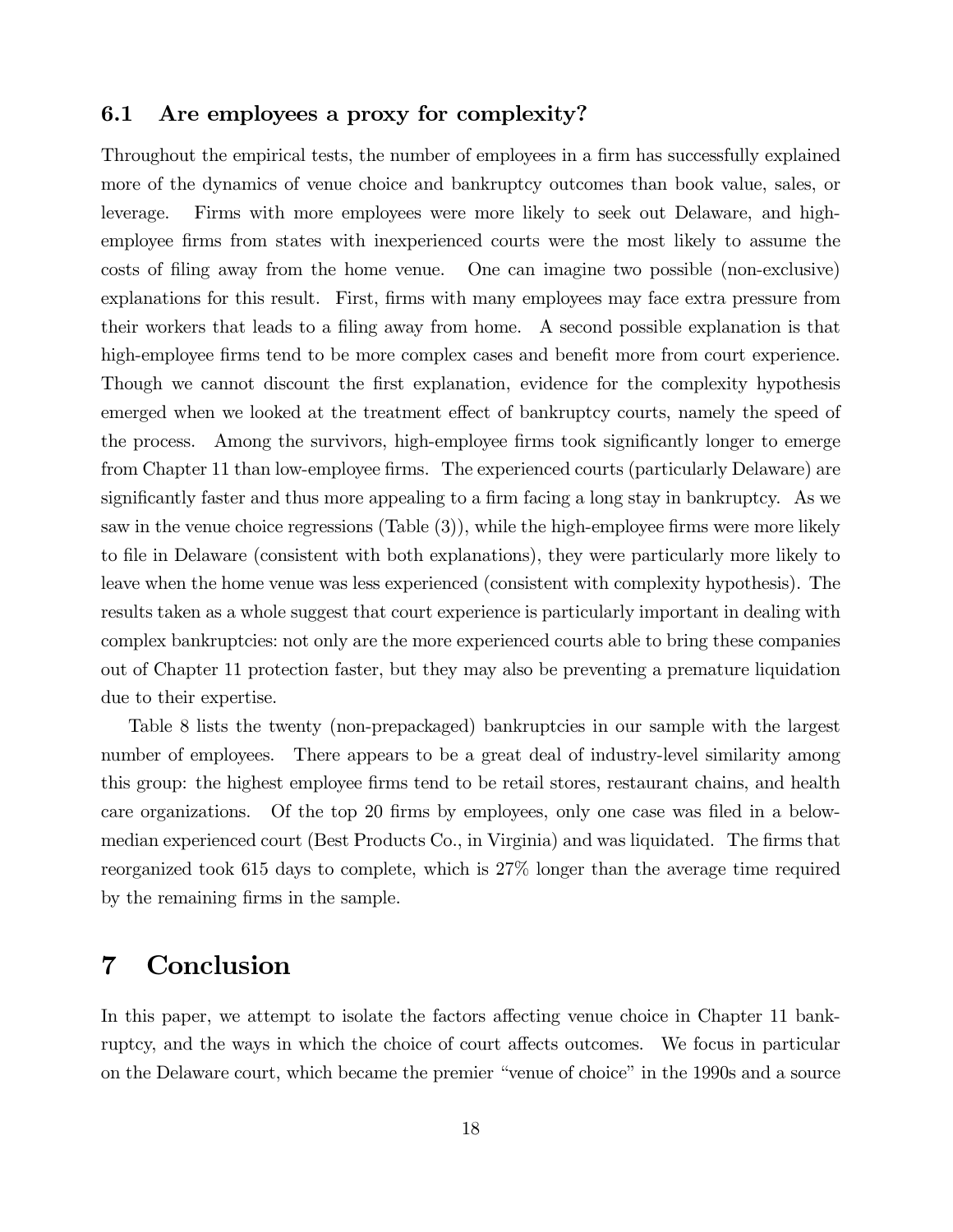of controversy for its dominant position. The bankruptcy venue provisions, combined with Delaware's prominence as a state of incorporation allows us to identify a large number of firms with an identifiable choice of venue. This, in turn, helps us identify the factors that make a venue desirable for a given firm, which reflects on the way courts will compete for bankruptcy business.

Our analysis focuses on two competing hypotheses previously identified as driving forces behind venue choice. We find no evidence of a "race to the bottom" in which agency problems cause venue choice to be guided by the self-interest of management or equity at the expense of other claimants. Characteristics related to managerial influence do not appear to affect venue choice. We also find no evidence that courts differ significantly with respect to allowing deviations from absolute priority. If anything, the most experienced (and thus most popular) courts were the least likely to allow equity to emerge from the process with a valuable claim.

Instead, experienced courts seem more able to produce outcomes consistent with efficiency. This is most evident with respect to the number of days spent in bankruptcy: courts with below-median experience require more than 200 additional days to complete a given case. On this front, the Delaware court was a particular standout, even when compared to other high-experience courts. We also find that the ability to reorganize depends strongly on the experience of the court, with high-experience courts being significantly more able to reorganize marginal firms. When we jointly estimate the venue choice and reorganization equations, we find that it is the more viable firms that choose to file in Delaware, both in terms of observable factors (such as pre-bankruptcy ROA) and unobservable factors. While differential probabilities of firm-survival may have affected venue choice, it did not have the pernicious effect of encouraging weaker firms to select venues that increase survival chances, as the agency hypothesis might suggest.

From a policy point of view, our results suggest benefits associated with choice and competition for bankruptcy cases.<sup>12</sup> Evidence suggests that other courts have responded to the popularity of venues such as Delaware by adopting their desirable features. The Colorado court is a recent example. Faced with the relative absence of bankruptcy cases, Colorado bankruptcy attorneys have formed a task force to make recommendations to the bankruptcy court. Among those recommendations is for the court to quickly approve "first day orders" that allow payment of pre-petition wages, a distinct feature of Delaware cases that contribute to a faster reorganization (Skeel  $(1998)$ ).<sup>13</sup>

 $12$  For a more specific discussion of proposals related to venue choice see Rasmussen and Thomas (2000) and Skeel (2000).

 $13$  For more information on the Colorado bankruptcy reform, see "State missing out on bankruptcy business"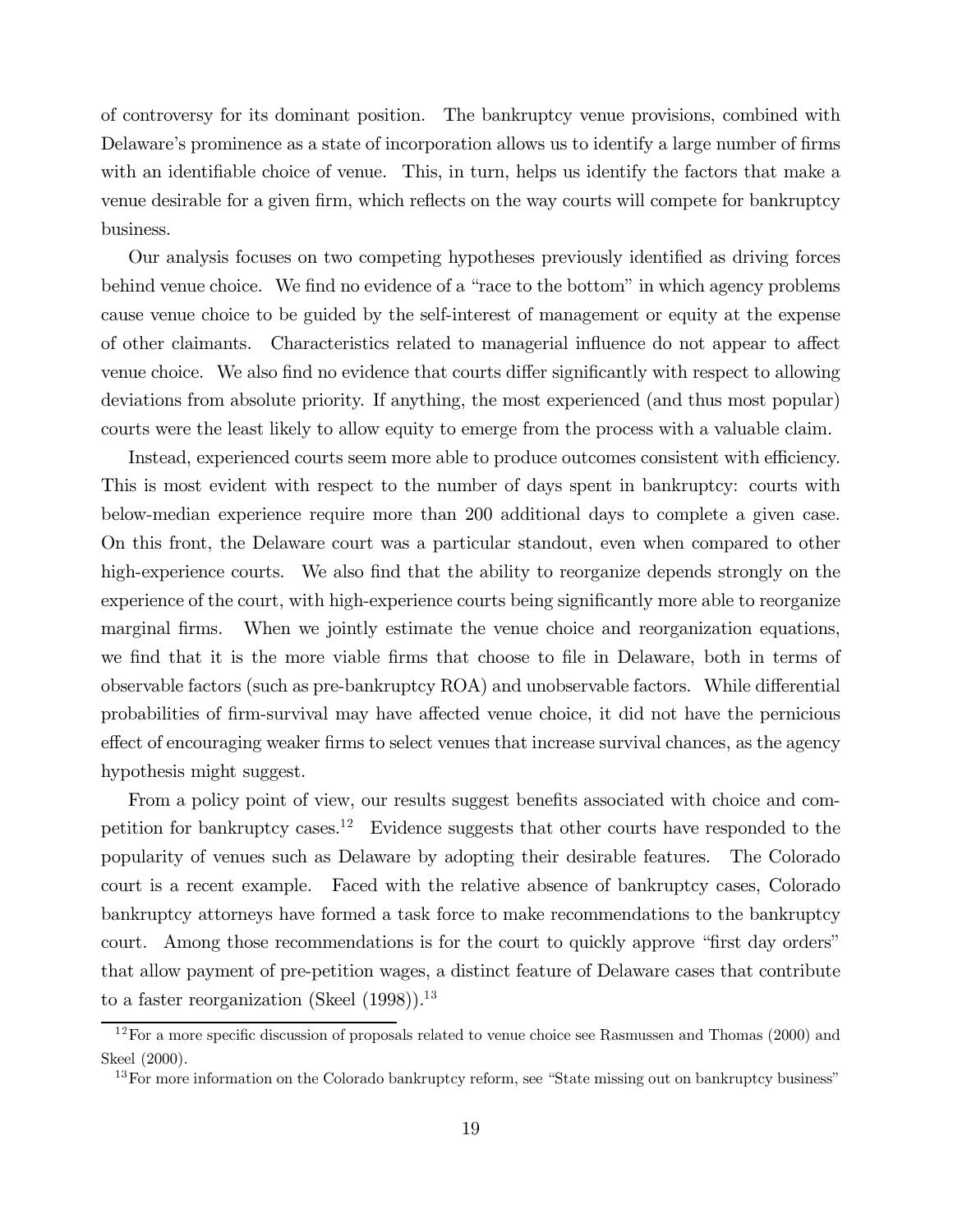We recognize that our analysis does not exhaust all possible factors in Delaware's success. Some commentators have suggested that generosity in paying debtors' attorneys fees, for instance, could be an important factor (Cole,  $(2002)$ ). But our findings suggest that attorneys fees are likely to be, at most, a small part of a much larger picture. Remaining for future research is the issue of how broadly our results apply to other contexts. The fact that our measure of court experience drives the key results suggests that the benefits of competition for bankruptcy cases should extend beyond merely Delaware during the 1990s. Recently. a series of high profile cases, including Enron, Global Crossing, and WorldCom, have filed for bankruptcy in New York, and several others filed in Chicago (KMart, United Airlines). Anecdotal evidence suggests that these courts have adopted many of the same techniques as the Delaware court.

Denver Business Journal, January 11, 2002.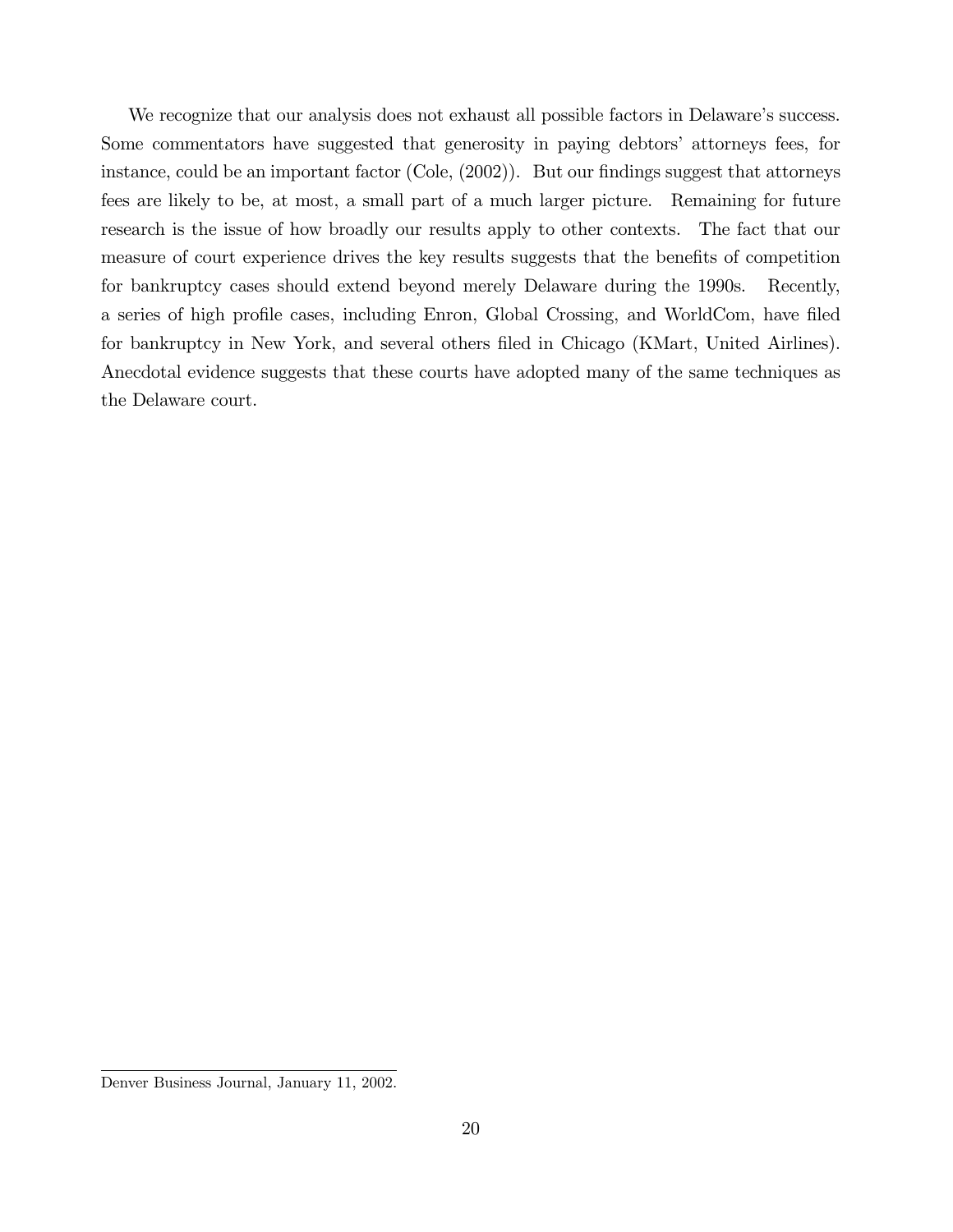### REFERENCES

Ayotte, Kenneth M. (2002). "Bankruptcy and Entrepreneurship: The Value of a Fresh Start" Princeton University, unpublished manuscript.

Berkovitch, E., R. Israel and J. Zender (1997). "Optimal Bankruptcy Law and Firm-Specific Investments" European Economic Review, Vol 41 pp 487-497.

Cole, Marcus  $(2002)$ . "Delaware is Not a State:' Are We Witnessing Jurisdictional Competition in Bankruptcy?" Vanderbilt Law Review, Vol 55 pp. 1845-1916.

Eisenberg, Theodore and Lynn M. LoPucki (1999). "Shopping For Judges: An Empirical Analysis of Venue Choice in Large Chapter 11 Reorganizations." Cornell Law Review, Vol 84 pp 967-1003.

Hotchkiss, Edith S (1995). "Postbankruptcy Performance and Management Turnover." Journal of Finance, Vol. L No. 1 March 1995, pp. 3-21.

LoPucki, Lynn M. and Sara D. Kalin (2001). "The Failure of Public Company Bankruptcies in Delaware and New York: Empirical Evidence of a 'Race to the Bottom'' Vanderbilt Law Review Vol. 54.

LoPucki, Lynn M. and Joseph W. Doherty (2002). "The Failure of Public Company" Bankruptcies in Delaware and New York Revisited"

Rasmussen, Robert K. and Randall S. Thomas (2000). "Timing Matters: Promoting" Forum Shopping by Insolvent Corporations" Northwestern Law Review.

Jackson, Thomas H. (1986). The Logic and Limits of Bankruptcy Law. Harvard University Press, Cambridge MA.

Povel, Paul (1999). "Optimal Soft or Tough Bankruptcy Procedure." Journal of Law, Economics and Organization, October 1999, p 660.

Romano, Roberta (1998). "Empowering Investors: A Market Approach to Securities Regulation" The Yale Law Journal, Vol. 107 pp.2359-2430.

Skeel, David A. (1998). "Bankruptcy Judges and Bankruptcy Venue: Some Thoughts on Delaware" Delaware Law Review, Vol. 1 No 1 pp 1-45.

 $(2000).$ "Lockups and Delaware Venue in Corporate Law and Bankruptcy" University of Cincinnati Law Review, Vol. 68 No. 4, pp 1243-1279.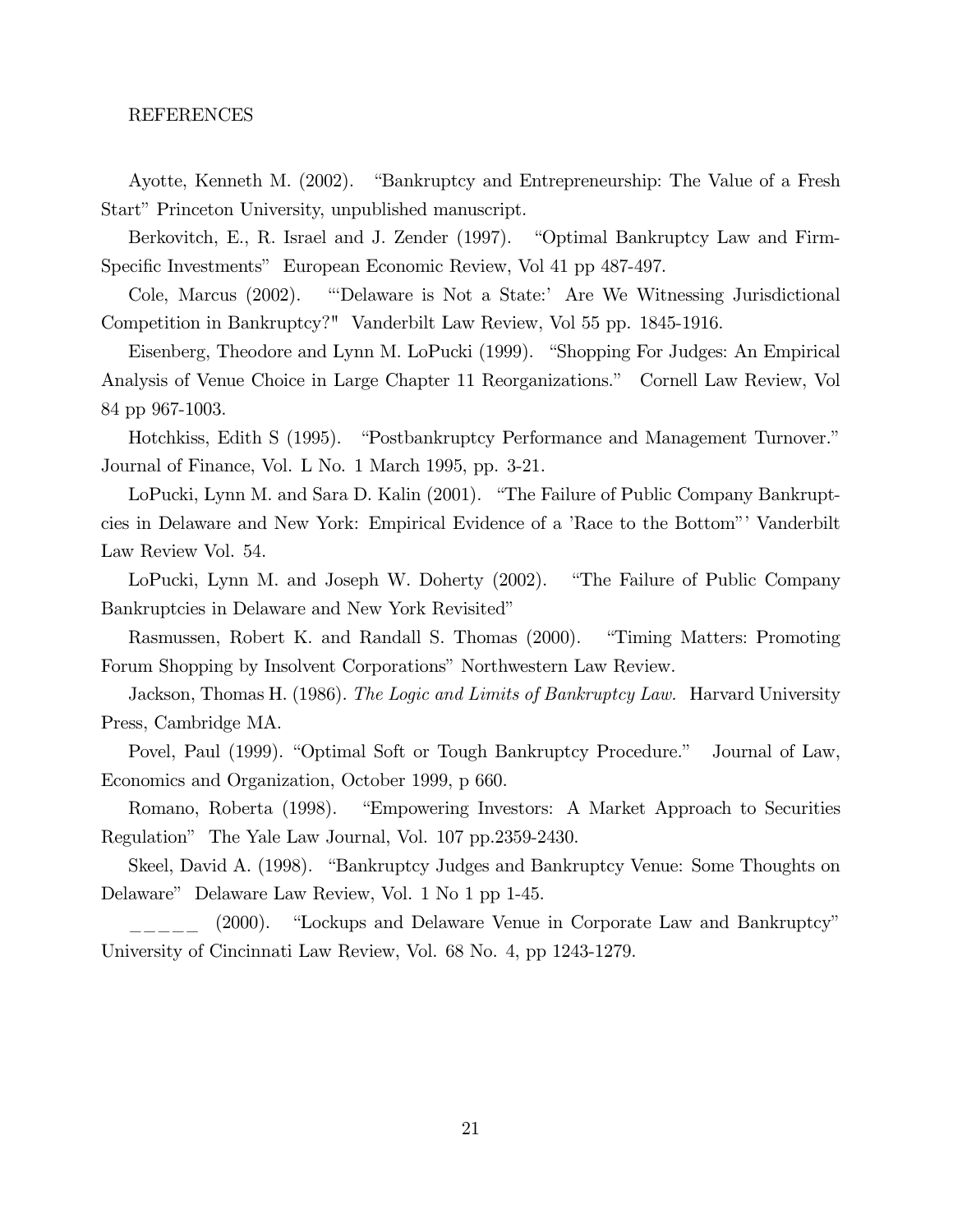## Table 1: Delaware-Incorporated Firms  $\mathrm{Only}^1$

Pre-Bankruptcy Firm Characteristics by State of Chapter 11 Filing

|                             | Prepacks included |                  | No Prepacks   |              |  |
|-----------------------------|-------------------|------------------|---------------|--------------|--|
|                             | Delaware          | Other States     | Delaware      | Other States |  |
| A. Firm Characteristics     | ${\it Mean}$      | Mean             | ${\it Mean}$  | ${\it Mean}$ |  |
| Total Assets (millions)     | $317.98^c$        | $214.86\,$       | 271.24        | 213.15       |  |
| Sales (millions)            | $268.80^c$        | 165.34           | $250.39^c$    | 146.20       |  |
| Employees                   | 2188.56           | 1445.20          | $2361.38^{b}$ | 1276.67      |  |
| Book leverage               | $.942\,$          | .946             | $.884\,$      | $.884\,$     |  |
| Return on assets (ROA)      | $-.03b$           | $-.12$           | $-.04^b$      | $-.15$       |  |
| Distance from Dela. of hqt. | 609.72            | 791.55           | 679.94        | 807.54       |  |
| Home-state Chapter 11's     | 126.47            | $182.91^a$       | 130.71        | $192.87^a$   |  |
| B. Management and Ownership |                   |                  |               |              |  |
| CEO % equity                | .06               | .11 <sup>b</sup> | $.07\,$       | $.10\,$      |  |
| CEO salary (thousands)      | 396.90            | 360.75           | 393.53        | 331.01       |  |
| CEO tenure                  | 3.41              | 4.23             | $3.51\,$      | 3.89         |  |
| Restructuring consultant    | $.15^c$           | $.06\,$          | $.15\,$       | $.06\,$      |  |
| $\mathbf N$                 | $72\,$            | 79               | $52\,$        | $65\,$       |  |

 $1a,b,c$  denote statistical significance at the 1, 5, 10% levels, respectively. The reported means for the variables total assets, sales, employees, distance, and experience are geometric averages. All others are arithmetic averages. Distance from Delaware is reported as the distance in miles from the largest city in the state in which the firm is headquartered. Home-court cases is the average number of business Chapter 11 cases per court in the state of firm headquarters in 1997.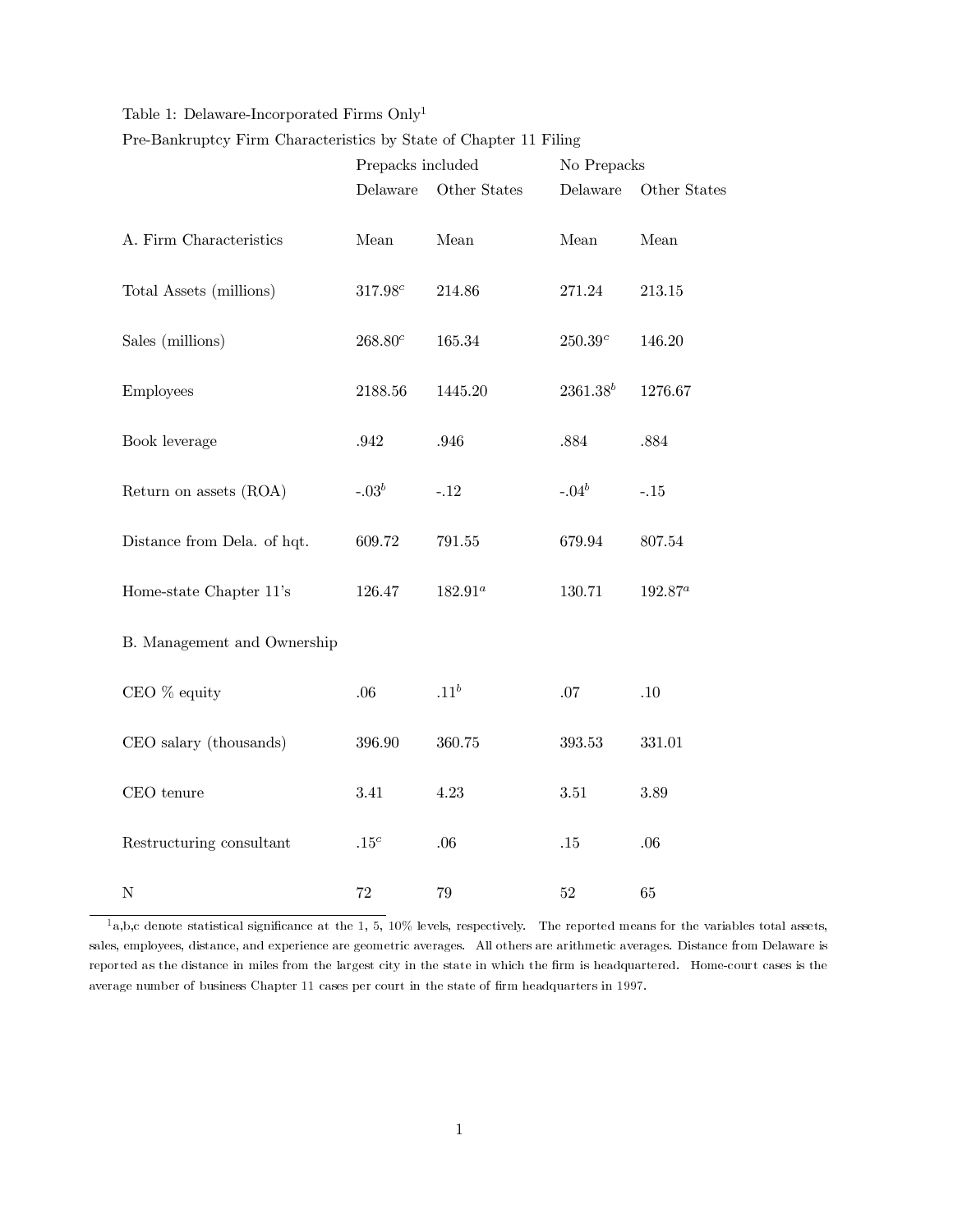### Table 2: All  $Firms<sup>2</sup>$

### Pre-Bankruptcy Firm Characteristics by Filing Decision

|                                 | Prepacks included |              | No Prepacks  |                  |  |
|---------------------------------|-------------------|--------------|--------------|------------------|--|
|                                 | Delaware          | Other States | Delaware     | Other States     |  |
| A. Firm Characteristics         | Mean              | Mean         | Mean         | Mean             |  |
| Total assets (millions)         | $369.44^a$        | 187.35       | $272.33^{b}$ | 174.33           |  |
| Sales (millions)                | $268.00^a$        | $138.38\,$   | $264.01^a$   | 137.55           |  |
| Employees                       | $2356.67^a$       | 1118.79      | $2392.27^a$  | 987.32           |  |
| Book leverage                   | $1.00^{b}$        | $.907$       | .888         | .896             |  |
| Return on assets (ROA)          | $-.06$            | $-.09$       | $-.07$       | $-.10$           |  |
| Distance from Delaware (miles)  | 499.70            | $648.07^{b}$ | 613.39       | 692.98           |  |
| Home-state Chapter 11's         | 132.29            | $173.82^a$   | 132.95       | $173.47^{b}$     |  |
| B. Management and Ownership     |                   |              |              |                  |  |
| CEO % equity                    | .06               | $.11^a$      | $.07\,$      | .11 <sup>c</sup> |  |
| CEO salary                      | 396.90            | 360.75       | 378.90       | 320.36           |  |
| $CEO$ tenure                    | $3.57\,$          | $4.86^c$     | $3.48\,$     | 4.92             |  |
| CEO is restructuring consultant | .14               | .11          | $.15\,$      | $.12\,$          |  |
|                                 |                   |              |              |                  |  |
| $\mathbf N$                     | 95                | 208          | 62           | 159              |  |

 $2a$ , b, c denote significance at the 1,5,10% levels, respectively. The reported means for the variables total assets, sales, employees, distance, and experience are geometric averages. All others are arithmetic averages. Book leverage is total liabilities/total assets. Distance from Delaware is reported as the distance in miles from the largest city in the state in which the firm is headquartered. Home-court cases is the average number of business Chapter 11 cases per court in the state of firm headquarters in 1997.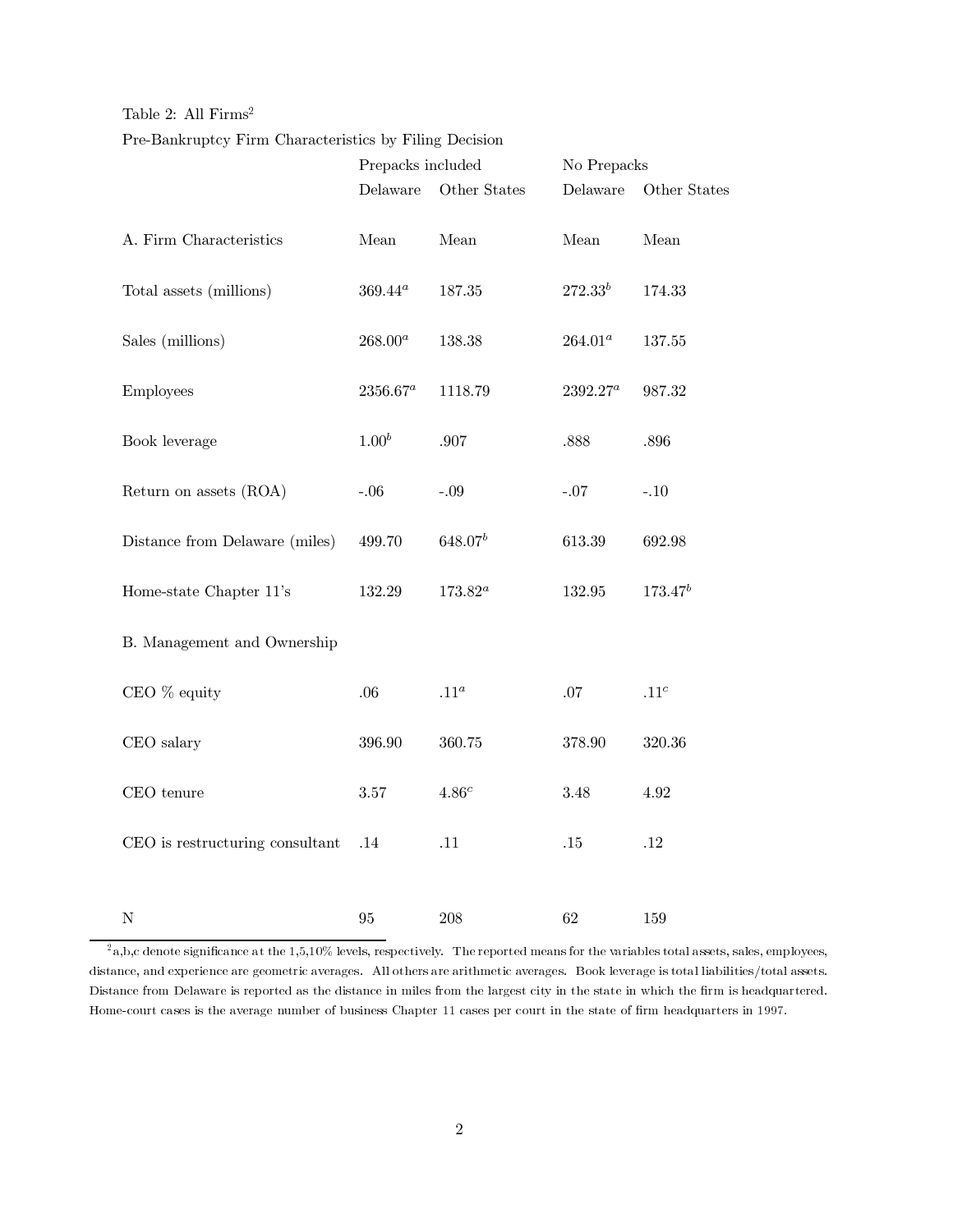## Table  $3^3$

Probit Regressions: Determinants of the Delaware Filing Decision

Dependent variable  $=$  1 if firm files in Delaware

| Specification $#$            | (1)       | (2)                      | (3)                      | (4)                    | (5)               |
|------------------------------|-----------|--------------------------|--------------------------|------------------------|-------------------|
| Sample                       | all firms | Del inc.                 | Del. inc                 | Del. inc               | Del. inc          |
| Firm variables               |           |                          |                          |                        |                   |
| Log total assets             | $-.124$   | $-.795^b$                | $-1.85^a$                | $-2.16^b$              | $-1.82^a$         |
|                              | (.455)    | (.013)                   | (.001)                   | (.026)                 | (.003)            |
| Log employees                | $.097^a$  | $.101^c$                 | $.145^b$                 | $.902\,$               | $.147^b$          |
|                              | (.007)    | (.051)                   | (.034)                   | (.216)                 | (.046)            |
| Log sales                    | $-.086^b$ | $-.126^b$                | $-.193^c$                | $-.390$                | $-.211^b$         |
|                              | (.058)    | (.039)                   | (.033)                   | (.611)                 | (.027)            |
| Book leverage                | $.079\,$  | $.093\,$                 | $.247\,$                 | $.114\,$               | $.251\,$          |
|                              | (.348)    | (.490)                   | (.147)                   | (.565)                 | (.160)            |
| $\rm{ROA}$                   | $.015\,$  | $.494^c$                 | $.517\,$                 | .790 <sup>b</sup>      | .499              |
|                              | (.889)    | (.096)                   | (.131)                   | (.037)                 | (.160)            |
| Court/state variables        |           |                          |                          |                        |                   |
| Ln(hqt. distance from Dela.) | $-.249^c$ | $-.804^a$                | $-1.65^a$                | $-1.61^a$              | $-1.67^a$         |
|                              | (.077)    | (.005)                   | (.000)                   | (.002)                 | (.001)            |
| $Ln(dist)*Ln(assets)$        | $.034\,$  | $.125^b$                 | $.285^a$                 | $.269^a$               | $.281^a$          |
|                              | (.175)    | (.012)                   | (.001)                   | (.004)                 | (.002)            |
| $Ln(home-court cases)$       | $-.104^b$ | $-.133^c$                | $-.247$ <sup>b</sup>     | .263                   | $-.275^a$         |
|                              | (.028)    | (.064)                   | (.011)                   | (.696)                 | (.008)            |
| $Ln(HCC)*Ln(Empl)$           |           | $\overline{\phantom{0}}$ | $\overline{\phantom{0}}$ | $-.147$                | н.                |
|                              |           |                          |                          | (.278)                 |                   |
| Managerial characteristics   |           |                          |                          |                        |                   |
| CEO tenure                   |           |                          |                          |                        | $.008$            |
|                              |           |                          |                          |                        | (.565)            |
| CEO equity ownership         |           |                          |                          |                        | $-.692$           |
|                              |           |                          |                          |                        | (.183)            |
| $CEO =$ consultant           |           |                          |                          |                        | .043              |
|                              |           |                          |                          |                        | (.821)            |
| Prepacks included?           | yes       | yes                      | $\mathbf{n}\mathbf{o}$   | $\mathop{\mathrm{no}}$ | $\mathbf{no}$     |
| Pseudo- $R^2$                | .1150     | .1538                    | .2633                    | .3008                  | .2979             |
| $\mathbf N$                  | 220       | 120                      | $\rm 97$                 | $\boldsymbol{92}$      | $\boldsymbol{93}$ |

 $3a,b,c$  denote significance at the  $1,5,10\%$  levels, respectively. Coefficients reported are the marginal effects of a change in the independent variable on the probability of filing in Delaware. P-values are in parentheses. All dollar-denominated terms are in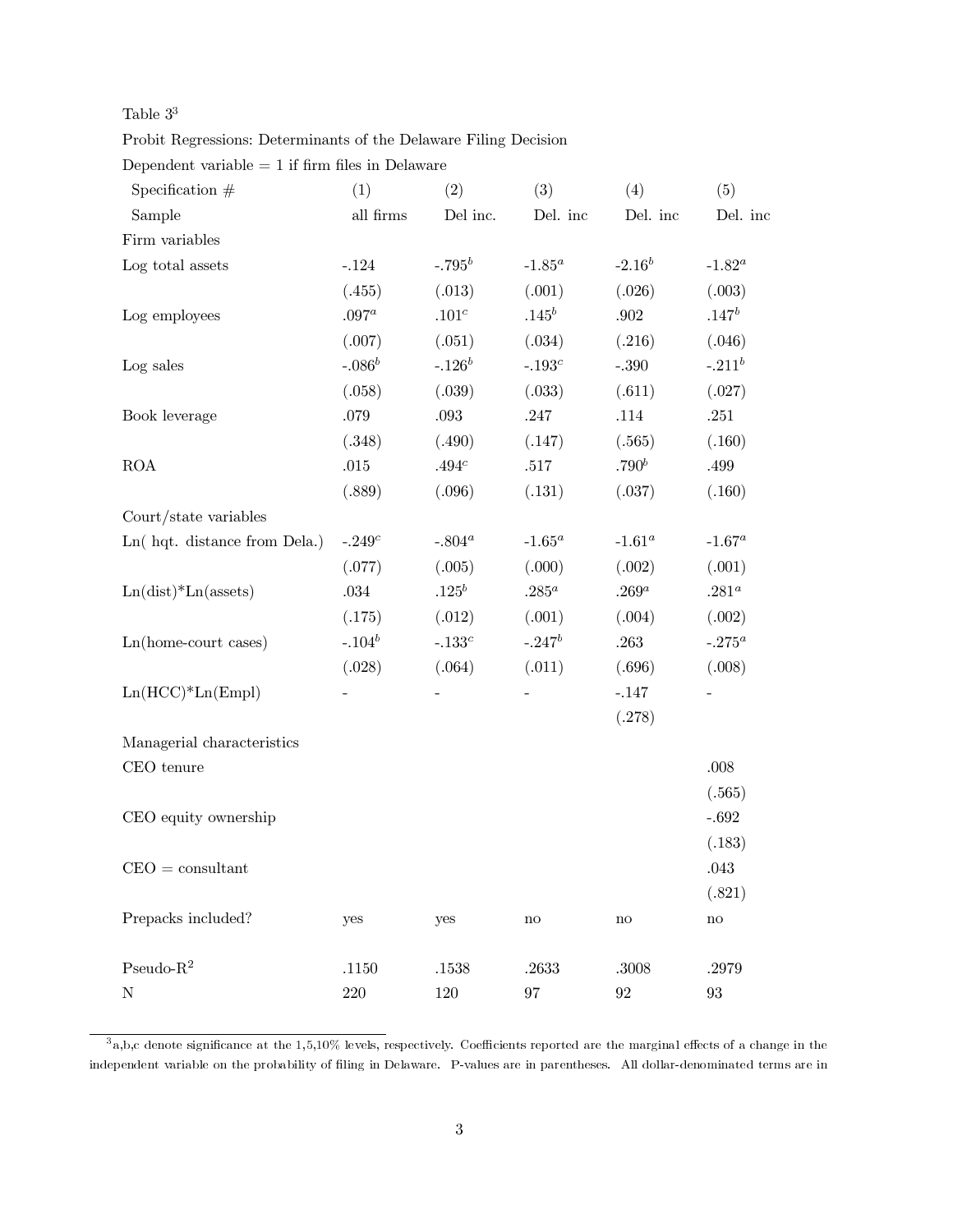

## **Figure 1: The Effect of Size and Distance on the Probability of Filing in Delaware**

Figure 1: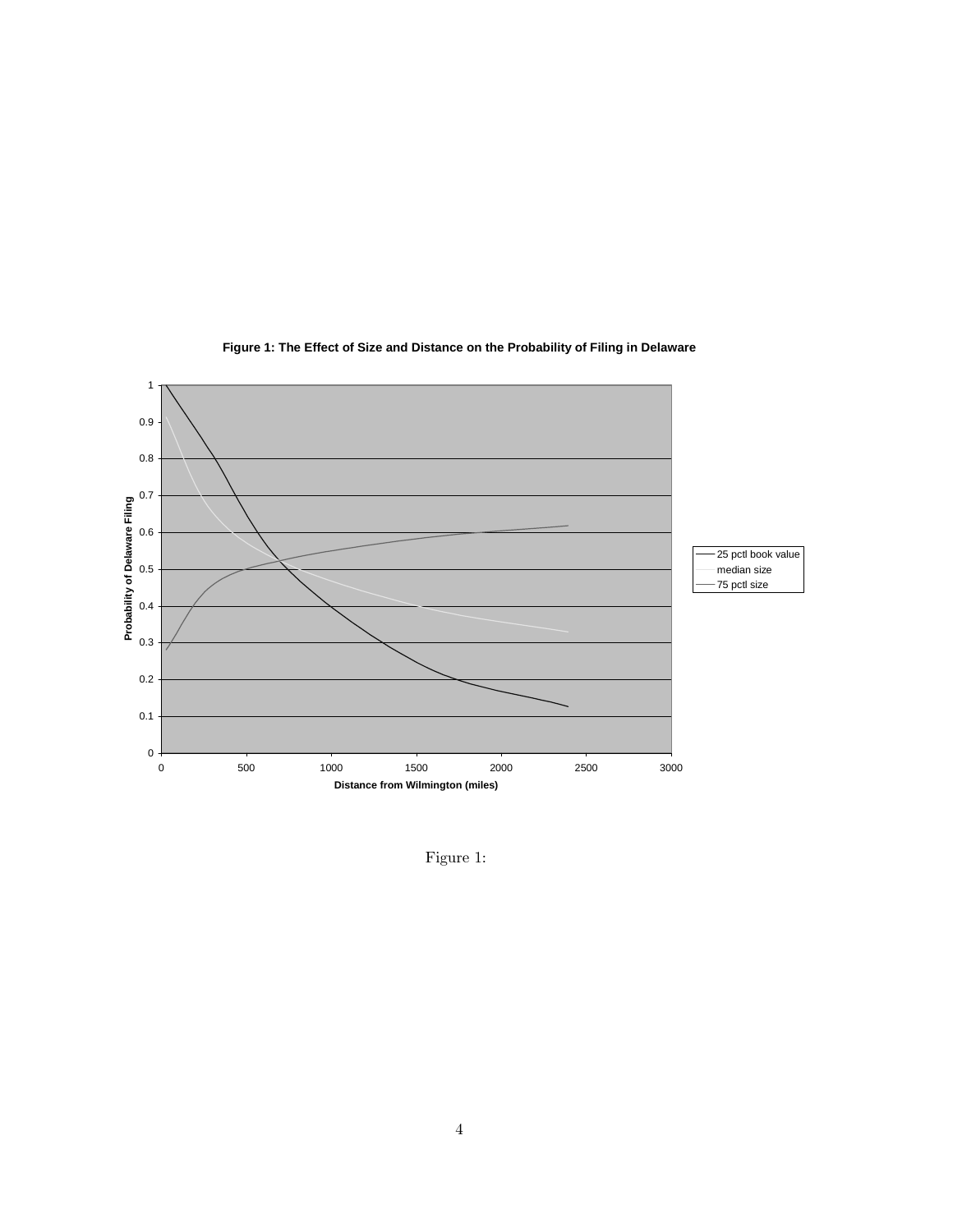| Table $4^4$ |                                                                 |
|-------------|-----------------------------------------------------------------|
|             | Probit Regressions: Predicting the Likelihood of Reorganization |

| Specification $#$      | (1)       | (2)       | (3)               | (4)       | (5)               |
|------------------------|-----------|-----------|-------------------|-----------|-------------------|
| Dependent Variable     | reorg     | reorg     | reorg             | reorg     | reorg             |
| Firm variables         |           |           |                   |           |                   |
| Log total assets       | $-.136^a$ | $.140^a$  | $.154^a$          | $.156^a$  | $.154^a$          |
|                        | (.002)    | (.005)    | (.001)            | (.001)    | (.001)            |
| Log employees          | $-.009$   | $.003$    | $-.050$           | $-.052$   | $-.056$           |
|                        | (.807)    | (.942)    | (.206)            | (.183)    | (.158)            |
| Log sales              | $-.054$   | $-.059$   | $-.040$           | $-.042$   | $-.038$           |
|                        | (.286)    | (.274)    | (.450)            | (.434)    | (.474)            |
| Book leverage          | $.287^a$  | .298 $^a$ | .180 <sup>c</sup> | $.184^c$  | .181 <sup>c</sup> |
|                        | (.001)    | (.002)    | (.067)            | (.068)    | (.072)            |
| <b>ROA</b>             | .190      | .204      | $.151\,$          | .146      | .160              |
|                        | (.149)    | (.144)    | (.214)            | (.250)    | (.220)            |
| Chosen-court variables |           |           |                   |           |                   |
| Filed in Dela.         | .126      | .110      | .176 <sup>b</sup> |           | .055              |
|                        | (.103)    | (.185)    | (.036)            |           | (.564)            |
| Below-median           |           |           |                   | $-.239^a$ | $-.213^b$         |
| experience             |           |           |                   | (.002)    | (.018)            |
|                        |           |           |                   |           |                   |
| Managerial variables   |           |           |                   |           |                   |
| CEO tenure             |           | .000      |                   |           |                   |
|                        |           | (.951)    |                   |           |                   |
| CEO equity ownership   |           | .178      |                   |           |                   |
|                        |           | (.510)    |                   |           |                   |
| $CEO =$ consultant     |           | $-.002$   |                   |           |                   |
|                        |           | (.986)    |                   |           |                   |
| Prepacks included?     | yes       | yes       | no                | no        | no                |
|                        |           |           |                   |           |                   |
| Pseudo- $R^2$          | .1067     | .1047     | .1102             | .1121     | .1344             |
| $\mathbf N$            | 205       | 183       | 180               | 172       | 180               |

year 2000 dollars. ROA is operating income before depreciation divided by total assets. Book leverage is total liabilities divided by total assets. Distance from Delaware is reported as the distance in miles from the largest city in the state in which the firm is headquartered. Home-court cases is the average number of business Chapter 11 cases per court in the state of firm headquarters in 1997.

 $4a,b,c$  denote significance at the  $1,5,10\%$  levels, respectively. Coefficients reported are the marginal effects of a change in the independent variable on the probability of reorganization. P-values are in parentheses. All dollar-denominated terms are in year 2000 dollars. ROA is operating income before depreciation divided by total assets. Book leverage is total liabilities divided by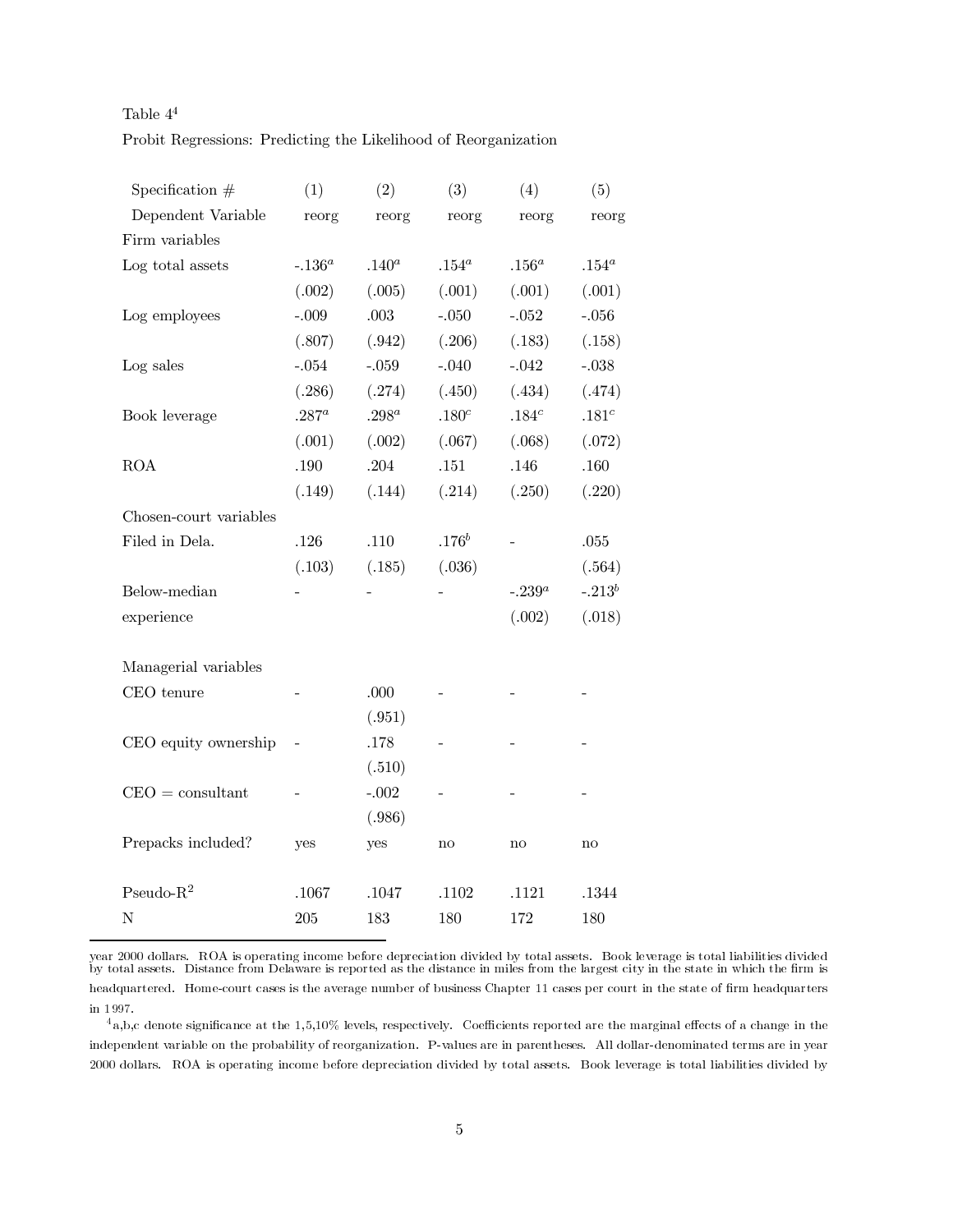Table 5: Deviations from Absolute Priority<sup>5</sup>

| Sample: Reorganized firms only |  |  |  |
|--------------------------------|--|--|--|
|                                |  |  |  |

Dependent Variable  $= 1$  if equity receives valuable claim

| Specification $#$      | (1)        | (2)                        | (3)       | (4)               |
|------------------------|------------|----------------------------|-----------|-------------------|
| Firm variables         |            |                            |           |                   |
| Log total assets       |            | $-.027-.028$               | $.112^c$  | .114 $^c$         |
|                        |            | $(.469)$ $(.466)$ $(.077)$ |           | (.077)            |
| Log employees          |            |                            | $-.072$   | $-.074$           |
|                        |            |                            |           | $(.144)$ $(.146)$ |
| Log sales              |            |                            | $-.111$   | $-.111$           |
|                        |            |                            | (.211)    | (.209)            |
| Book leverage          |            | $-434^a$ $-411^a$          | $-.580^a$ | $-.578^a$         |
|                        |            | $(.001)$ $(.001)$          | (.000)    | (.000)            |
| Chosen-court variables |            |                            |           |                   |
| Case is prepackaged    | $.402^a$   | $.364^a$                   | $.544^a$  | $.542^a$          |
|                        |            | $(.002)$ $(.004)$          | (.000)    | (.000)            |
|                        |            |                            |           |                   |
| Filed in Dela.         | -. $219^c$ |                            |           | .019              |
|                        | (.051)     |                            |           | (.900)            |
| Below-median           |            | .194                       | .157      | .167              |
| experience             |            | (.108)                     | (.246)    | (.286)            |
|                        |            |                            |           |                   |
| Pseudo- $R^2$          | .1283      | .1224                      | .2516     | .2517             |
| N                      | 97         | 98                         | 94        | 94                |

total assets. Distance from Delaware is reported as the distance in miles from the largest city in the state in which the firm is headquartered. Below-median experience is a dummy variable equal to one if the average number of business Chapter 11 cases per court in the state of the filing is below the median.

 $5a,b,c$  denote significance at the 1,5,10% levels, respectively. Coefficients reported are the marginal effects of a change in the independent variable on the probability of reorganization. P-values are in parentheses. Equity is defined as receiving a valuable claim if old common stockholders received any combination of cash or new common stock. If old common stock received warrants only, this was coded as no distribution. Results are similar if warrants are coded as a distribution.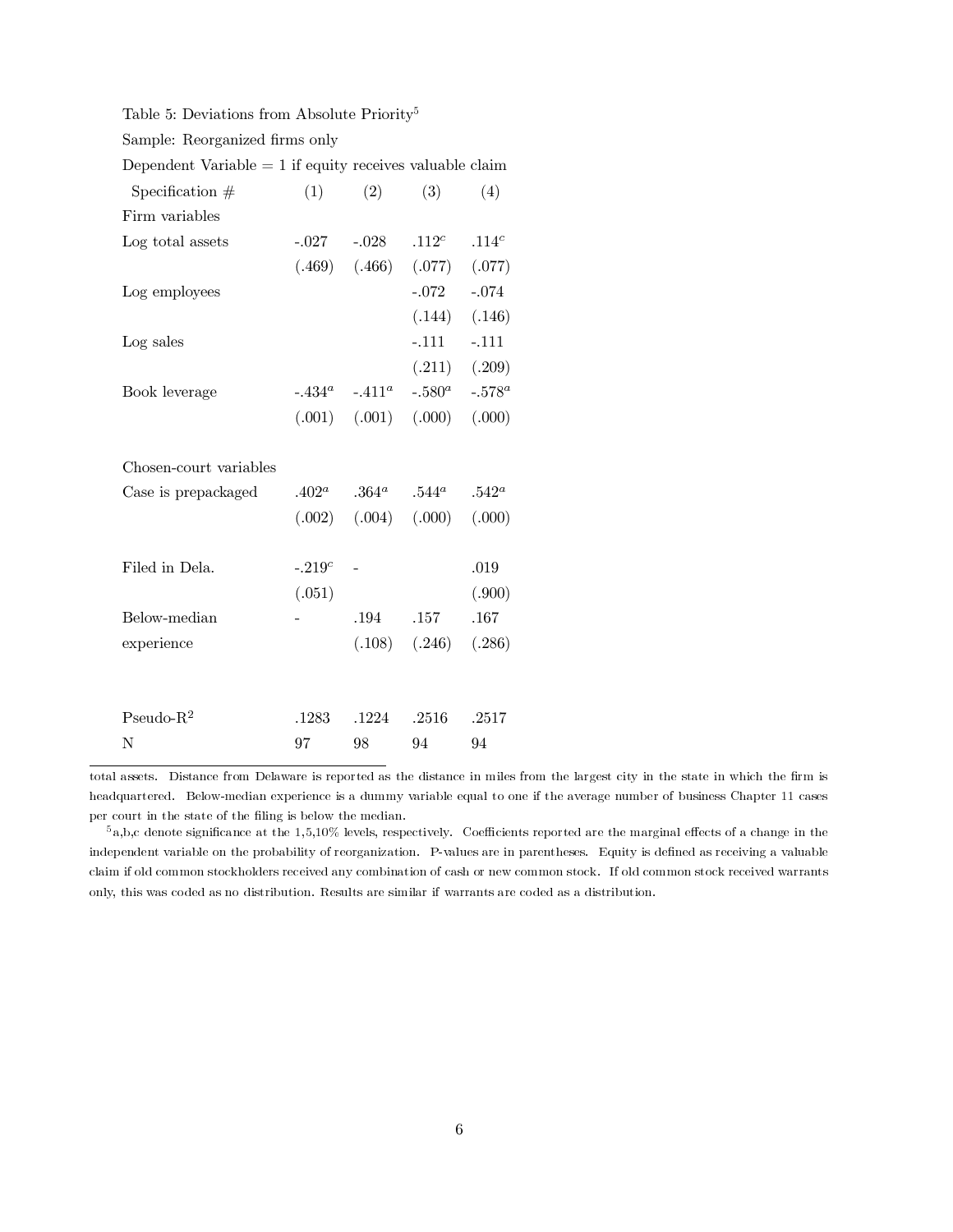|                         |                   | <b>Bivariate Probit</b> | ${\rm IV}$ | ${\rm IV}$ | ${\rm IV}$ | ${\rm IV}$ |
|-------------------------|-------------------|-------------------------|------------|------------|------------|------------|
| Specification $#$       | (1a)              | (1b)                    | (3)        | (4)        | (5)        | (6)        |
| Dependent Variable      | dela              | reorg                   | reorg      | reorg      | aprdev     | aprdev     |
| Firm variables          |                   |                         |            |            |            |            |
| Log total assets        | $-2.60^a$         | $.442^a$                | $.157^a$   | .137 $^a$  | .078       | .070       |
|                         | (.001)            | (.001)                  | (.001)     | (.001)     | (.235)     | (.145)     |
| Log employees           | $.288^b$          | $-.025$                 | $-.022$    | $-.058$    | $-.046$    | $-.061$    |
|                         | (.029)            | (.842)                  | (.609)     | (.118)     | (.370)     | (.139)     |
| Log sales               | $-.310^c$         | $-.180$                 | $-.057$    | $-.029$    | $-.075$    | $-.067$    |
|                         | (.080)            | (.223)                  | (.265)     | (.535)     | (.337)     | (.325)     |
| Book leverage           | .423              | $.565^b$                | $.198\,$   | .141       | $-.443^a$  | $-.423^a$  |
|                         | (.173)            | (.039)                  | (.044)     | (.117)     | (.001)     | (.000)     |
| $\rm{ROA}$              | .361              | .466                    | $.162\,$   | $.124\,$   |            |            |
|                         | (.438)            | (.156)                  | (.125)     | (.217)     |            |            |
| Court & state variables |                   |                         |            |            |            |            |
| Filed in Dela.          |                   | $-.310$                 | $-.016$    |            | $-.285$    |            |
|                         |                   | (.549)                  | (.933)     |            | (.354)     |            |
| Below-median            |                   |                         |            | $-.334b$   |            | .068       |
| experience              |                   |                         |            | (.013)     |            | (.743)     |
| Ln(home-court cases)    | $-638^a$          |                         |            |            |            |            |
|                         | (.001)            |                         |            |            |            |            |
| Ln(hqt dist. from Dela) | -2.58 $^a$        |                         |            |            |            |            |
|                         | (.000)            |                         |            |            |            |            |
| $Ln(dist)*Ln(assets)$   | .430 <sup>a</sup> |                         |            |            |            |            |
|                         | (.001)            |                         |            |            |            |            |
| Incorporated in Dela.   | $1.47^a$          |                         |            |            |            |            |
|                         | (.000)            |                         |            |            |            |            |
| Case is prepackaged     |                   |                         |            |            | $.464^a$   | $.452^a$   |
|                         |                   |                         |            |            | (.000)     | (.000)     |
| Rho                     | $.622\,$          |                         |            |            |            |            |
|                         | (.209)            |                         |            |            |            |            |
| Prepacks included?      | $\rm no$          |                         | $\rm{no}$  | $\rm{no}$  | yes        | yes        |
| adjusted $R^2$          |                   |                         | .0773      | $.1150\,$  | .1918      | $.2296\,$  |
| $\mathbf N$             | 165               |                         | $165\,$    | 165        | $82\,$     | $94\,$     |

| Table $6^6$                                                          |  |  |  |  |
|----------------------------------------------------------------------|--|--|--|--|
| Bivariate Probit and 2SLS estimates: Venue Choice and Reorganization |  |  |  |  |

 $6a,b,c$  denote significance at the 1,5,10% levels, respectively. Coefficients reported are the marginal effects of a change in the independent variable on the probability that the dependent variable is equal to one. The dependent variable is the Delaware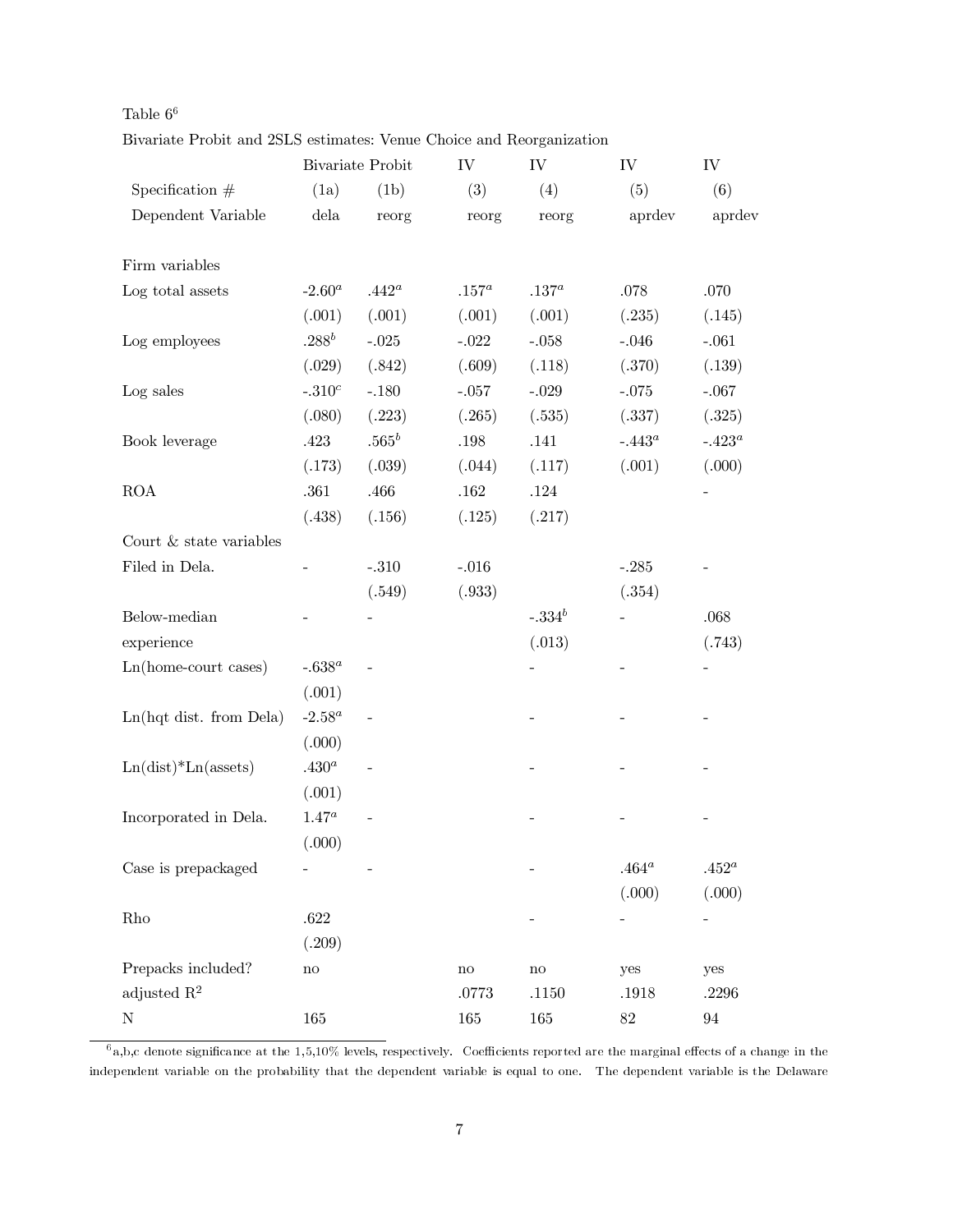## Table 7: Reorganized firms  $\mathrm{only}^7$

| OLS regressions: Predicting the Time Spent in Chapter 11 |  |  |  |  |
|----------------------------------------------------------|--|--|--|--|
|                                                          |  |  |  |  |

Dependent variable  $=$  Days to confirmation of reorganization plan

|                         | (1)        | (2)        | (3)        | (4)        |
|-------------------------|------------|------------|------------|------------|
|                         | <b>OLS</b> | <b>OLS</b> | <b>OLS</b> | <b>OLS</b> |
| Firm variables          |            |            |            |            |
| Log total assets        | $75.9^b$   | 39.2       | 42.9       | 38.7       |
|                         | (.012)     | (.340)     | (.291)     | (.340)     |
| Log employees           |            | $71.8^{c}$ | $60.0\,$   | $78.1^c$   |
|                         |            | (.088)     | (.125)     | (.062)     |
| Log sales               |            | $-14.0$    | $-4.7$     | $-14.9$    |
|                         |            | (.807)     | (.933)     | (.793)     |
| Book leverage           |            | 54.4       | 68.6       | 70.3       |
|                         |            | (.630)     | (.542)     | (.531)     |
| Court/state variables   |            |            |            |            |
| Filed in Dela.          | $-105$     | $-196^b$   |            | $-131$     |
|                         | (.228)     | (.052)     |            | (.218)     |
| Below-median            |            |            | $228^b$    | 175        |
| experience              |            |            | (.030)     | (.118)     |
|                         |            |            |            |            |
| Adjusted $\mathbb{R}^2$ | .0735      | .1288      | .1424      | .1502      |
| Ν                       | 70         | 67         | 67         | 67         |

indicator in (1a) and (2a), and the reorganization indicator in all others. The instruments in the IV regressions are the same as in the bivariate probit. P-values are in parentheses. See notes for Tables 3 and 4 for variable definitions.

 $7a,b,c$  denote significance at the 1,5,10% levels, respectively. P-values are in parentheses. See Tables 3 and 4 for variable definitions.